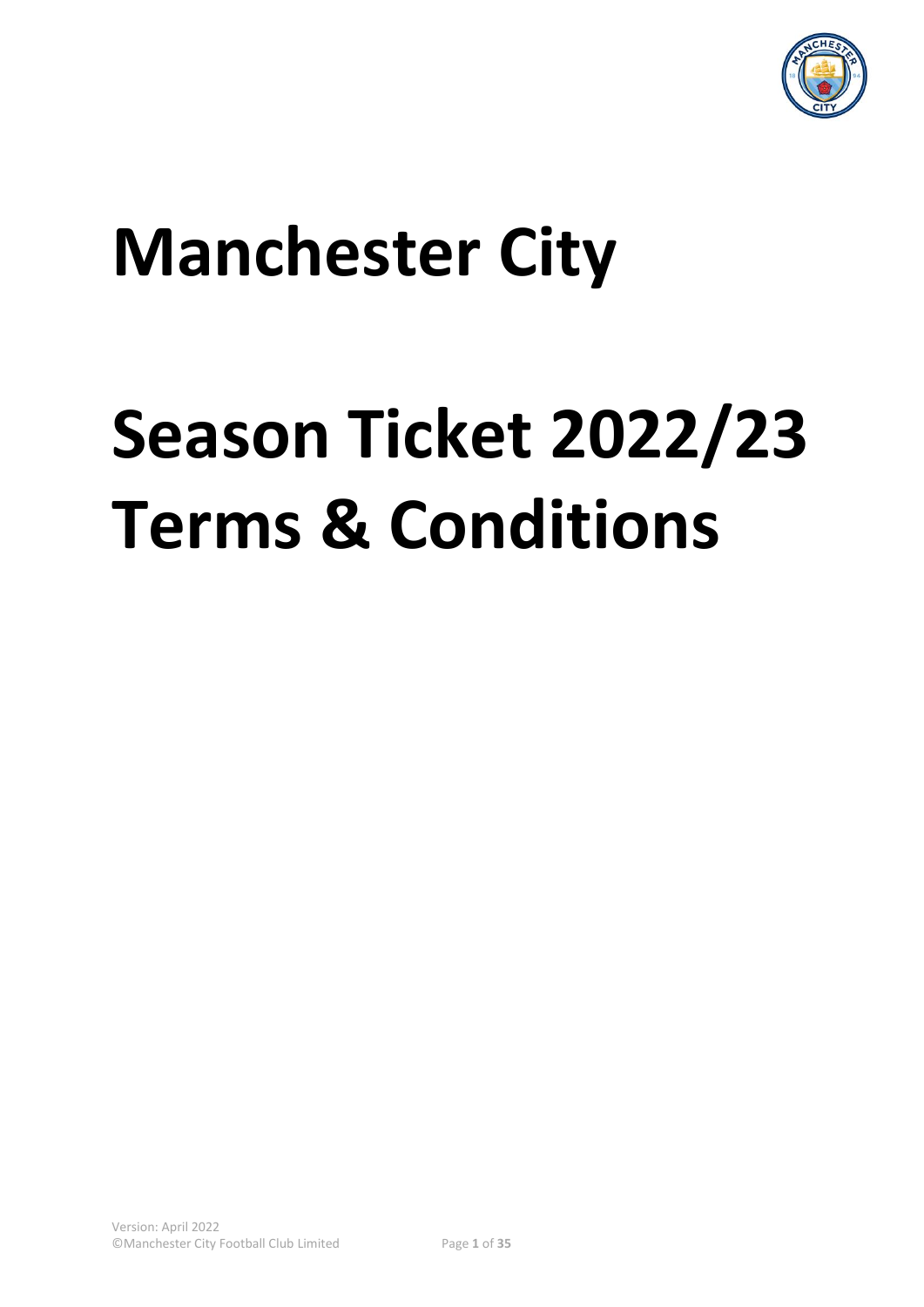

#### **Contents and Application**

A holder of a Manchester City Football Club Season Ticket is subject to the following terms and conditions (together the "**Season Ticket T&Cs**") to the extent they apply to you:

| <b>Terms and Conditions</b>                                            | Do they apply to you?                                                 | <b>Relevant</b><br>Section of<br>these Season<br><b>Ticket T&amp;Cs</b> |
|------------------------------------------------------------------------|-----------------------------------------------------------------------|-------------------------------------------------------------------------|
| General Terms and Conditions<br>("General<br>T&Cs''                    | All Season Ticket Holders                                             | Part 1                                                                  |
| <b>Season Ticket Benefits</b>                                          | All Season Ticket Holders                                             | Part 2                                                                  |
| Cup Scheme Terms and Conditions ("Cup<br>T&Cs''                        | If you have elected to join the Cup<br>Scheme                         | Part 3                                                                  |
| Direct Debit Terms and Conditions ("Direct<br>Debit T&Cs")             | If you have elected to join the Direct<br>Debit Scheme                | Part 4                                                                  |
| Metrolink Matchday Season Ticket Terms and<br>Conditions ("MMST T&Cs") | If you have elected to purchase a<br>Metrolink matchday season ticket | Part 5                                                                  |
| Ticket Exchange Terms and Conditions ("Ticket<br>Exchange T&Cs")       | If you wish to sell tickets through the<br>Club's Ticket Exchange     | Part 6                                                                  |
| Disabled Supporters - Additional Terms and<br>Conditions               | If you are a Disabled Supporter                                       | Part 7                                                                  |

Before purchasing a Season Ticket, please ensure that you have read the sections of these Season Ticket T&Cs which apply to you carefully. **By purchasing a Season Ticket, you acknowledge that you have read, understood, and agree to be bound by the Season Ticket T&Cs.**

In each Part of these Season Ticket T&Cs, references to clause(s) are references to clause(s) in that Part of the Season Ticket T&Cs unless otherwise stated.

A reference in these Season Ticket T&CS to the words "include" or "including", shall be read as being followed by the words "without limitation". References to any legislation, are references to such legislation as may be updated, amended, superseded, replaced, or repealed from time to time.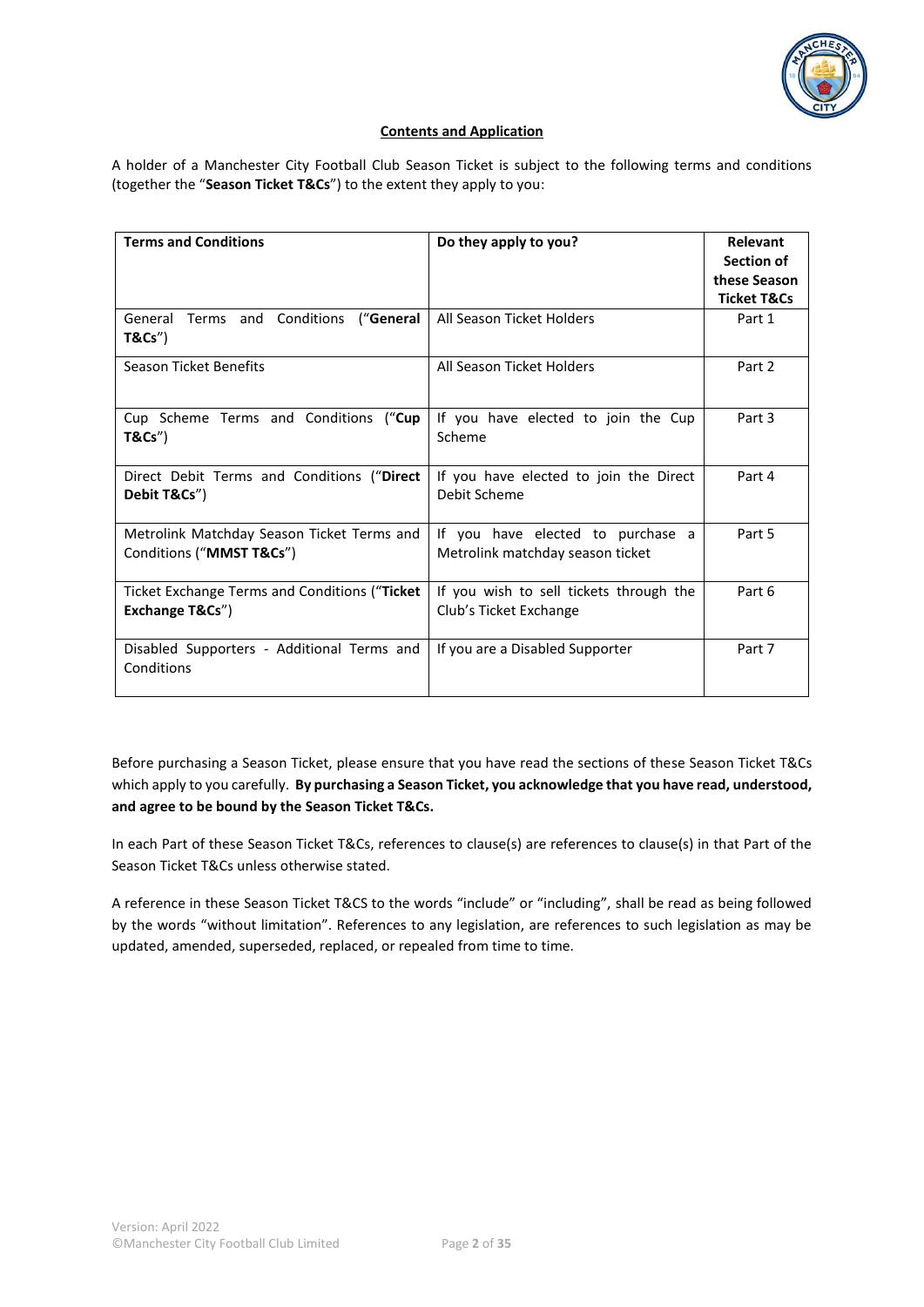

# **Part 1 - General Terms and Conditions**

# **1. Definitions and Interpretation**

In these General T&Cs and throughout the Season Ticket T&Cs, the following words and phrases shall have the following meanings (unless stated otherwise):

| "Away Match"          | a Match not held at the Ground;                                                                                                                                                                                                                                                                                                                        |
|-----------------------|--------------------------------------------------------------------------------------------------------------------------------------------------------------------------------------------------------------------------------------------------------------------------------------------------------------------------------------------------------|
| "Away Ground Terms"   | has the meaning specified in this Part 1, clause 6.2;                                                                                                                                                                                                                                                                                                  |
| "Category A Match"    | a Premier League Match played at the Ground, between the Club and any of<br>(i) Manchester United Football Club, (ii) Arsenal Football Club, (iii) Chelsea<br>Football Club, (iv) Liverpool Football Club, and (v) Tottenham Hotspur<br>Football Club;                                                                                                 |
| "City Family Group"   | a group of supporters who are linked as friends and family members on a<br>supporter account;                                                                                                                                                                                                                                                          |
|                       | "Cityzens Matchday Membership" a 12-month rolling Cityzens add-on product offering a range of matchday<br>and retail benefits (such scheme is distinct from the Cityzens Free<br>Registration and Cityzens Box Membership scheme);                                                                                                                     |
| "Club"                | Manchester City Football Club Limited;                                                                                                                                                                                                                                                                                                                 |
| "Concession"          | a reduced rate Season Ticket available to a Season Ticket Holder (excluding<br>purchasers of a Value Season Ticket) who falls into one of the concessionary<br>categories set out in clause 3.1 (and "Concessionary" shall be construed<br>accordingly);                                                                                               |
| "Conditions of Entry" | means the rules and regulations of each of the Football Authorities, the<br>Ground Regulations, and any specific Covid-19 prevention measures<br>implemented by the Club and/or relevant Football Authority (including but<br>not limited to any supporter codes of conduct, or any Covid-19 code of<br>conduct issued by the Club from time to time); |
| "Cup Competition"     | each of the League Cup, the FA Cup, and the UEFA Competitions;                                                                                                                                                                                                                                                                                         |
| "Cup Match"           | any match in a Cup Competition in which the Club's first team squad<br>participates during the Season;                                                                                                                                                                                                                                                 |
| "Cup Scheme"          | the scheme by which Season Ticket Holders (excluding Superbia Season<br>Ticket Holders) may supplement their Season Ticket Benefits to include<br>entitlement to attendance at Cup Matches at the Ground, as further<br>described in the Cup T&Cs at Part 3;                                                                                           |
|                       | "Cup Scheme Season Ticket Holders" eligible Season Ticket Holders who join the Cup Scheme;                                                                                                                                                                                                                                                             |
| "Direct Debit Scheme" | the scheme by which eligible Season Ticket Holders may finance their Season<br>Ticket and/or Metrolink Matchday Season Tickets, as further described in<br>the Direct Debit T&Cs at Part 4;                                                                                                                                                            |
| "Disabled Supporter"  | any supporter of the Club who has a physical or mental impairment that has<br>a 'substantial' and 'long-term' negative effect on their ability to do normal<br>daily activities;                                                                                                                                                                       |
| "Domestic Cup Match"  | any match in the League Cup and FA Cup competitions in which the Club's<br>first team squad participates during the Season;                                                                                                                                                                                                                            |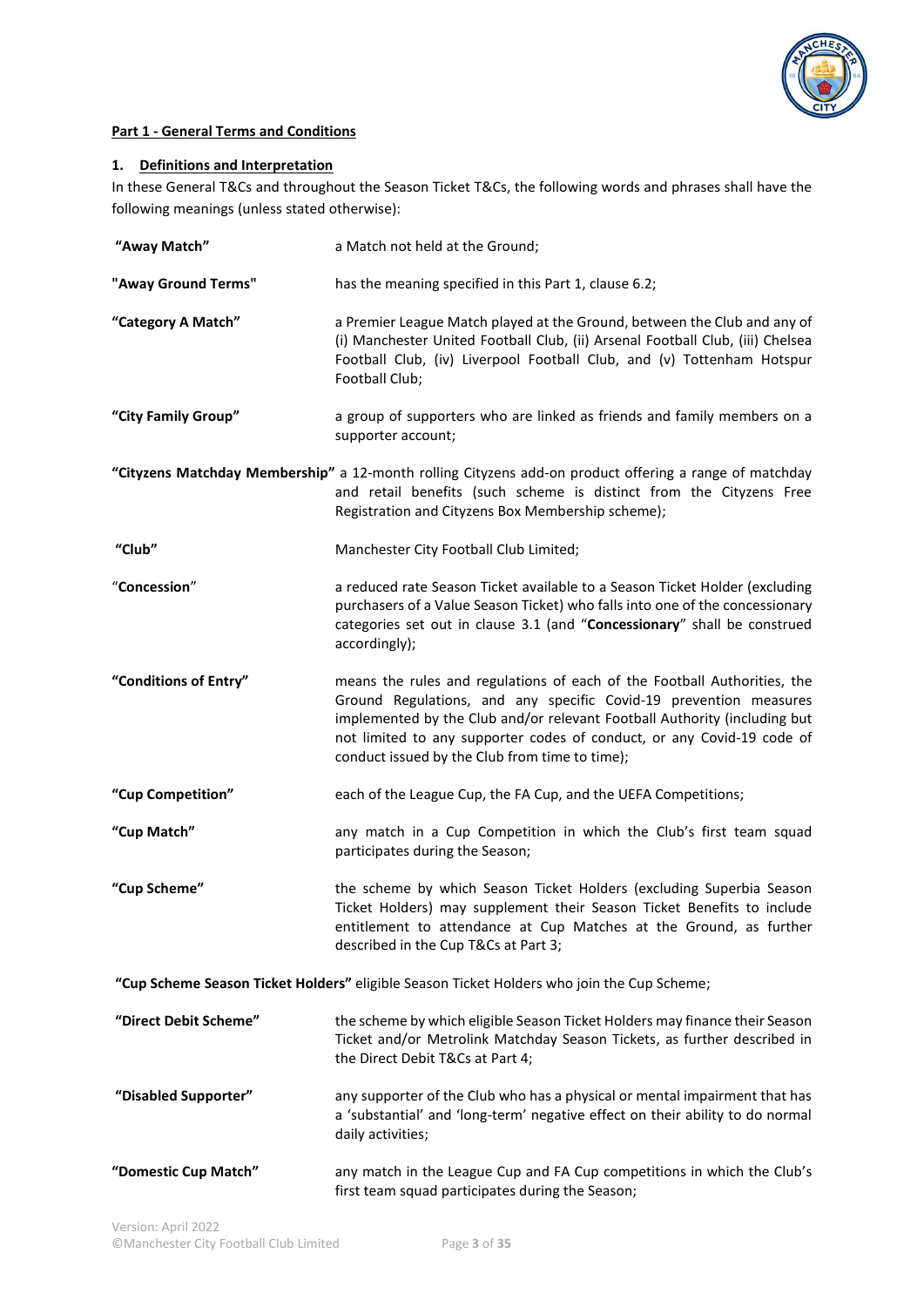

| "Event"                | any event held at the Ground which is not a Match;                                                                                                                                                                                                                                                                                                                    |
|------------------------|-----------------------------------------------------------------------------------------------------------------------------------------------------------------------------------------------------------------------------------------------------------------------------------------------------------------------------------------------------------------------|
| "Football Authority"   | means the Premier League, The Football League, The Football Association,<br>FIFA, UEFA, and any other relevant governing body of association football;                                                                                                                                                                                                                |
| "Ground"               | the Etihad Stadium, Etihad Campus, Manchester M11 3FF;                                                                                                                                                                                                                                                                                                                |
| "Ground Regulations"   | the ground regulations issued by the Club from time to time that set out the<br>terms and conditions upon which spectators are granted entry to the<br>Ground, a copy of which is available on the Website;                                                                                                                                                           |
| "Guest"                | has the meaning specified in this Part 1, clause 7.2(b);                                                                                                                                                                                                                                                                                                              |
| "Family Stand"         | the area of seating at the Ground which is designated as a 'family friendly'<br>area;                                                                                                                                                                                                                                                                                 |
| "Match or Matches"     | any Premier League Match or Cup Match or friendly match played by the<br>Club's first team squad during the Season;                                                                                                                                                                                                                                                   |
| "Material"             | has the meaning specified in this Part 1, clause 8.9;                                                                                                                                                                                                                                                                                                                 |
| "MCWFC"                | Manchester City Women's Football Club Limited;                                                                                                                                                                                                                                                                                                                        |
| "MCWFC Season Ticket"  | the product entitling the holder to attend the relevant matches played by<br>Manchester City Women's Football Club Limited ("MCWFC") at the City<br>Football Academy Stadium (or such other name as such stadium may be<br>given from time to time), that is subject to the MCWFC Season Ticket Terms<br>and Conditions, which will be made available on the Website; |
| "Official Guidelines"  | UK Government and/or Football Authority rules, regulations and/or<br>guidance;                                                                                                                                                                                                                                                                                        |
| "Personal Assistant"   | an individual who is responsible for a Disabled Supporter's care;                                                                                                                                                                                                                                                                                                     |
| "Premier League Match" | any match played by the Club's first team squad in the English Premier<br>League during the Season;                                                                                                                                                                                                                                                                   |
| "Premium Seat"         | those seats identified as "Premium Seats - 93:20" only during the purchase<br>process. For the avoidance of doubt, these Season Ticket T&Cs do not cover<br>"Premium Seats - Joe's" which are classed as a hospitality product, to which<br>separate terms and conditions apply;                                                                                      |
| "Purchaser"            | a person purchasing any number of Season Tickets;                                                                                                                                                                                                                                                                                                                     |
| "Relocation Phase"     | a window of time in which the Club may (in its absolute discretion) give<br>existing Season Ticket Holders the option to relocate their Season Ticket seat<br>to another available seat (subject at all times to availability);                                                                                                                                       |
| "Renewal Window"       | the period of time stipulated by the Club on the Website and communicated<br>via email during which 2021/22 Season Ticket Holders may renew their<br>Season Tickets;                                                                                                                                                                                                  |
| "Season"               | 01 July 2022 to 30 June 2023;                                                                                                                                                                                                                                                                                                                                         |
|                        |                                                                                                                                                                                                                                                                                                                                                                       |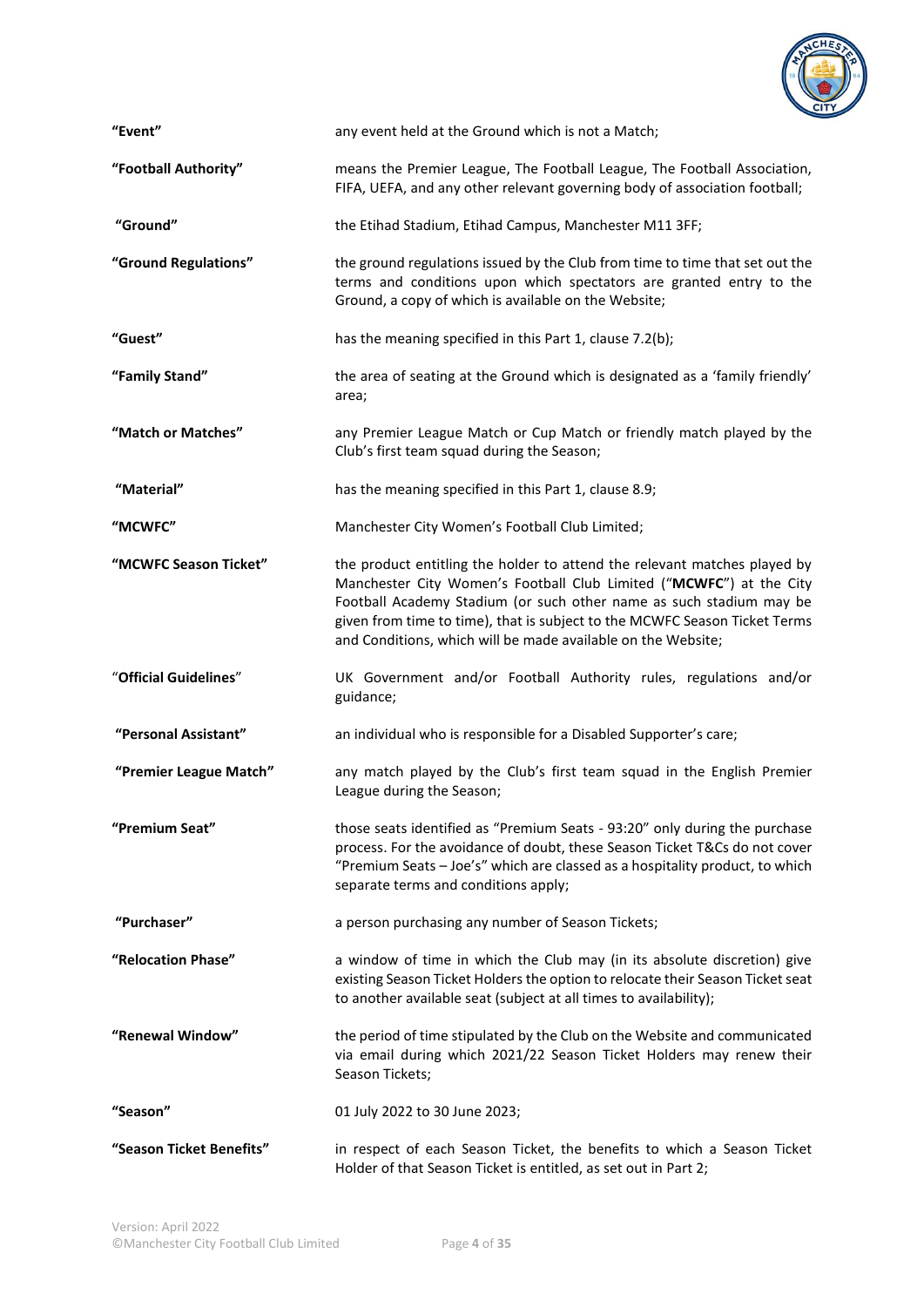

| "Season Ticket"              | the mobile ticket, electronic card, or other product such as a print at home<br>or printed ticket in the exceptional circumstances where a mobile ticket<br>cannot be used or electronic card cannot be reprinted (and any replacement<br>thereof) issued to each Season Ticket Holder in respect of the Season which,<br>amongst other things, admits the Season Ticket Holder into the Ground at<br>Matches which form part of such Season Ticket Holder's Season Ticket<br>Benefits; |  |  |  |
|------------------------------|-----------------------------------------------------------------------------------------------------------------------------------------------------------------------------------------------------------------------------------------------------------------------------------------------------------------------------------------------------------------------------------------------------------------------------------------------------------------------------------------|--|--|--|
| "Season Ticket Holder"       | a registered holder of a Season Ticket;                                                                                                                                                                                                                                                                                                                                                                                                                                                 |  |  |  |
| "Season Ticket Waiting List" | a waiting list for those valid members of the Cityzens Matchday Membership<br>scheme that have registered to be given the opportunity to purchase a<br>Season Ticket (separate terms and conditions apply);                                                                                                                                                                                                                                                                             |  |  |  |
| "Ticket Ballot"              | means the opportunity to enter a ticket ballot within a defined window, for<br>the random allocation of Match tickets;                                                                                                                                                                                                                                                                                                                                                                  |  |  |  |
| "Ticket Exchange"            | the Club's authorised ticket resale facility from time to time (if any);                                                                                                                                                                                                                                                                                                                                                                                                                |  |  |  |
| "Ticket Points"              | Ticket Points awarded by the Club to Season Ticket Holders under the Club's<br>point scheme in place from time to time;                                                                                                                                                                                                                                                                                                                                                                 |  |  |  |
| "UEFA"                       | the Union of European Football Association;                                                                                                                                                                                                                                                                                                                                                                                                                                             |  |  |  |
| "UEFA Competition"           | the UEFA Champions League/ the UEFA Europa League (as applicable);                                                                                                                                                                                                                                                                                                                                                                                                                      |  |  |  |
| "Visiting Club"              | the football club playing against the Club's first team squad in any Match;<br>and                                                                                                                                                                                                                                                                                                                                                                                                      |  |  |  |
| "Website"                    | the Club's website at www.mancity.com                                                                                                                                                                                                                                                                                                                                                                                                                                                   |  |  |  |

# **2. Types of Season Ticket and Availability**

- 2.1. The Club currently has six (6) categories of Season Tickets as set out in clause 2.2 below (as may be amended by the Club from time to time). Details of the benefits associated with each Season Ticket are detailed in Part 2 of these Season Ticket T&Cs.
- 2.2. The availability and eligibility requirements of each category of Season Ticket are as follows:

| Category of<br><b>Season Ticket</b> | Availability                                                                                                                                                                                                                                                                                                                                                                                                                             |
|-------------------------------------|------------------------------------------------------------------------------------------------------------------------------------------------------------------------------------------------------------------------------------------------------------------------------------------------------------------------------------------------------------------------------------------------------------------------------------------|
| <b>Superbia</b>                     | Available to supporters of the Club by invitation only.<br>Applications are subject to an acceptance process. Receipt of an invitation from<br>the Club to purchase the Superbia Season Ticket is an invitation to form a contract<br>only and does not constitute a formal offer or mean that the invitee will<br>automatically be accepted as a Season Ticket Holder of the Superbia Season Ticket<br>on submission of an application. |
| Platinum                            | Initially made available to purchase by individuals who were 2021/22 Superbia,<br>Platinum or Gold Season Ticket Holders. Subject to availability, the Platinum<br>Season Ticket may then, at the Club's sole discretion, be made available for<br>purchase by other individuals registered on the Season Ticket Waiting List.                                                                                                           |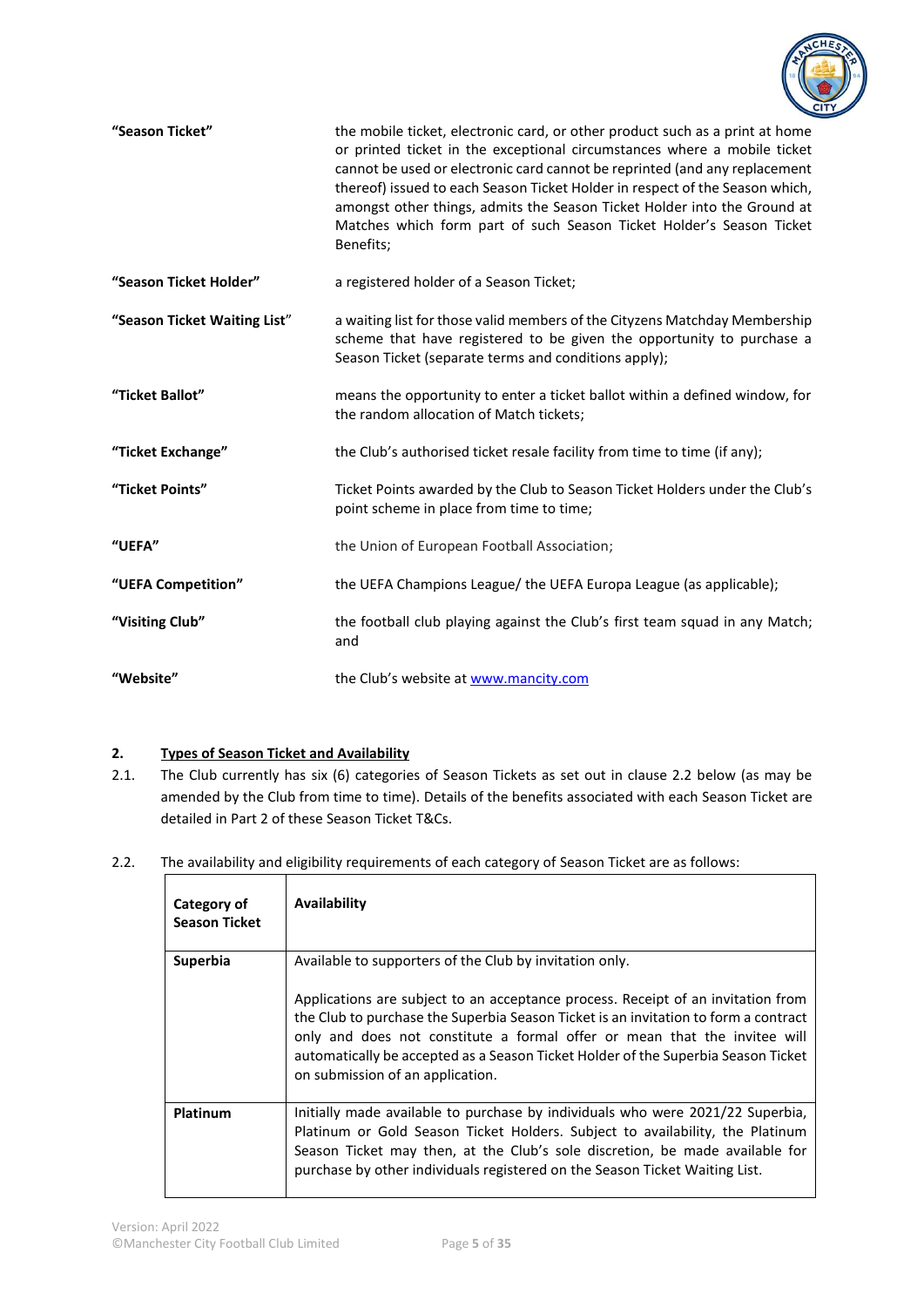

| Gold                                                                                            | Initially made available to purchase by individuals who were 2021/22 Superbia,<br>Platinum or Gold Season Ticket Holders. Subject to availability, the Gold Season<br>Ticket may then, at the Club's sole discretion, be made available for purchase by<br>other individuals registered on the Season Ticket Waiting List. |
|-------------------------------------------------------------------------------------------------|----------------------------------------------------------------------------------------------------------------------------------------------------------------------------------------------------------------------------------------------------------------------------------------------------------------------------|
| <b>Silver</b>                                                                                   | Initially made available to purchase by individuals who were 2021/22 Season<br>Ticket Holder. Subject to availability, the Silver Season Ticket may then, at the<br>Club's sole discretion, be made available for purchase by other individuals<br>registered on the Season Ticket Waiting List.                           |
| Value                                                                                           | Initially made available to purchase by individuals who were a 2021/22 Season<br>Ticket Holder. Subject to availability, may (at the Club's absolute discretion) be<br>made available for purchase by other individuals registered on the Season Ticket<br>Waiting List.                                                   |
| Premium<br>Seating $-93:20$                                                                     | Initially made available to purchase by individuals who were 2021/22 Premium<br>Seat, Superbia, Platinum or Gold Season Ticket Holders. Subject to availability, the<br>Premium Seats may then, at the Club's sole discretion, be made available for<br>purchase by other individuals.                                     |
|                                                                                                 |                                                                                                                                                                                                                                                                                                                            |
| <b>Hybrid</b><br><b>Superbia</b><br>Premium<br>Seat<br><b>Ticket</b><br>Season<br><b>Holder</b> | Superbia Season Ticket Holders may also be able to 'upgrade' their Superbia<br>Season Ticket to benefit from the enhanced rights made available to Premium Seat<br>Holders in addition to their Superbia Season Ticket Benefits $-$ see clause 5.2(b)<br>below.                                                            |

2.3. The Club reserves the right to re-brand or otherwise vary any of the Season Tickets or introduce any additional types or categories of Season Tickets, at any time if any such variation shall result in a Season Ticket Holder receiving the same or substantially similar benefits to those the Season Ticket Holder was entitled to receive prior to such variation. Season Ticket Holders may, at the sole discretion of the Club, be transferred to such additional or replacement Season Tickets without prior notice provided always that the Season Ticket Holder shall be entitled to the same or substantially similar benefits under the new Season Ticket as he/she was entitled to under the original Season Ticket.

# **3. Concessionary Rates and Additional Terms applicable to Children**

- 3.1. Concessionary Season Tickets are available in respect of all categories of Season Ticket apart from Value Season Tickets. Concessionary Season Tickets may only be purchased in respect of, and used by, persons that qualify for such Season Ticket as follows:
	- a. Under 18: Season Tickets may only be used by persons who will be aged 17 or under as at the Relevant Date;
	- b. 18 21: Season Tickets may only be used by persons who will be aged between 18 and 21 as at the Relevant Date;
	- c. Aged 65+: Season Tickets may only be used by persons who will be aged 65 or over as at the Relevant Date;
	- d. Disabled Supporters: may only be used for individuals who fulfil the criteria set out in Part 7.

For the purposes of this clause 3.1, "**Relevant Date**" means the later of (i) 1 August 2022 and (ii) the date on which the Season Ticket is purchased.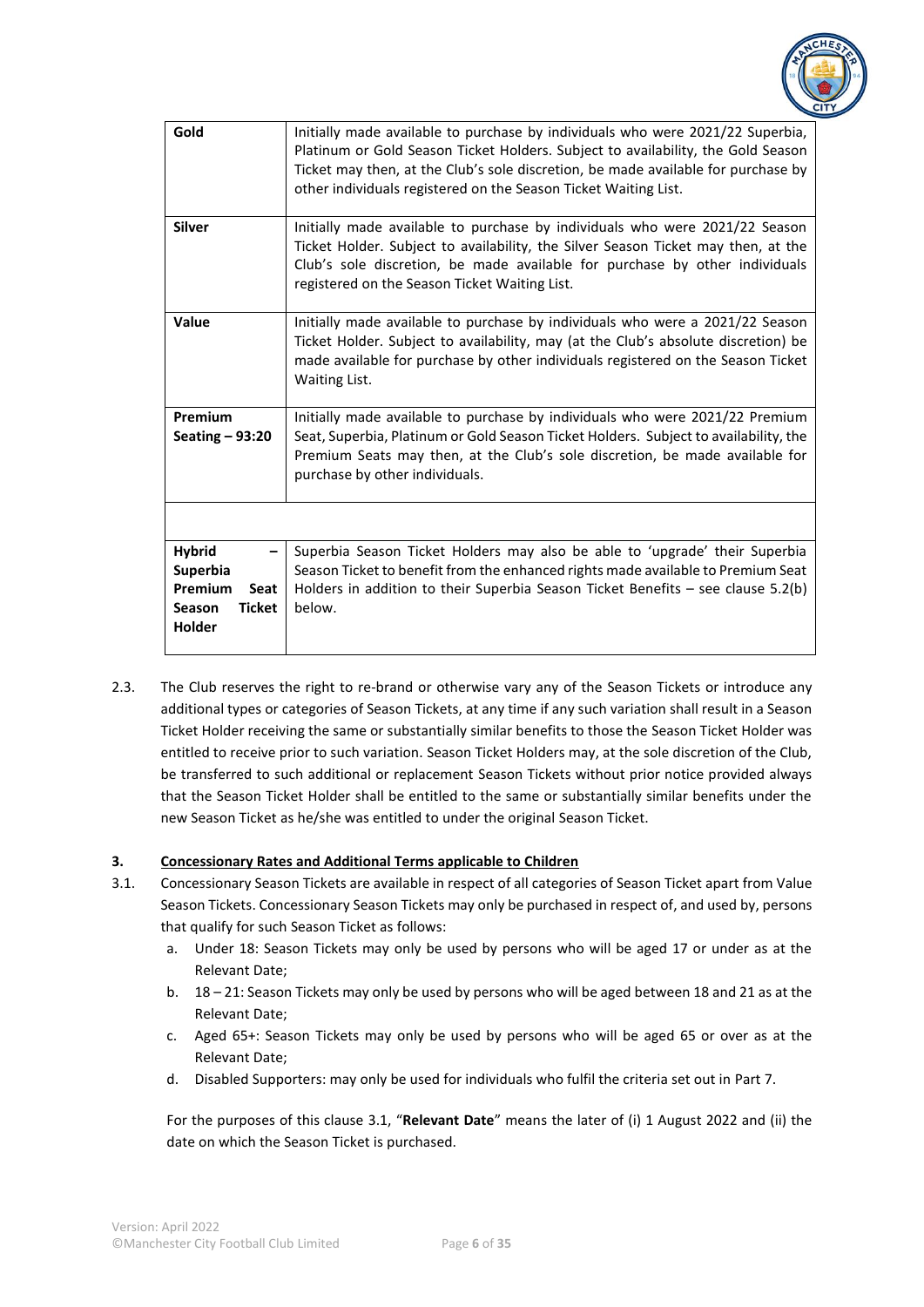

- 3.2. Any person entering (or seeking to enter) the Ground with a Concessionary Season Ticket in circumstances where such person is not entitled to such Concession will be refused entry to or ejected from the Ground and will have the Season Ticket withdrawn and no refund will be given.
- 3.3. Where the Concessionary rate relates to a particular age band of supporter, proof of age must be provided upon request by the Club.
- 3.4. If a Concessionary Season Ticket Holder falls outside the criteria applicable during the Season (e.g., an Under 18 Season Ticket Holder turns 18) his/her Concessionary Season Ticket will remain valid for the duration of the Season. However, any additional tickets for Matches that are purchased via the Cup Scheme or otherwise will be charged at the applicable rate for the individual's age at the time of purchase (e.g., an 18-year-old will be charged the full adult rate). Equally, if a non-Concessionary Season Ticket Holder turns 65 during the Season, he/she will not be entitled to change his/her existing Season Ticket to a Concessionary Season Ticket (other than as part of the renewals process for the following Season), however any additional tickets for Matches that are purchased via the Cup Scheme or otherwise will be charged at the applicable Concessionary rate.
- 3.5. The following additional provisions apply in respect of children:
	- a. children under the age of 4 may enter the Ground for free but will not be allocated a seat unless an Under 18 Season Ticket is purchased;
	- b. children aged 13 or under cannot enter the Ground unless accompanied by an adult (aged 18 or over);
	- c. a Season Ticket purchased in respect of an individual aged 13 or under may only be purchased in conjunction with the purchase of a Season Ticket allocated to an individual aged 18 or over in seats directly next to each other;
	- d. parent(s) and/or legal guardian(s) shall, in addition to the Season Ticket Holder himself/herself, be responsible for the actions, conduct and compliance with the Season Ticket T&Cs and the Conditions of Entry of a Season Ticket Holder who is aged 13 or under.
- 3.6. In the Family Stand, adult (i.e., over eighteen (18)) Season Ticket Holders must be accompanied by a Season Ticket Holder who is aged fifteen (15) or under with a maximum of three (3) adult Season Ticket Holders per Season Ticket Holder aged fifteen (15) and under.

# **4. Purchase, Payment, and Issue**

- 4.1. Individuals who held a Season Ticket for the 2021/22 Season shall (unless that Season Ticket was withdrawn and/or cancelled and/or the Season Ticket Holder is subject to a stadium ban which extends beyond the first three home Matches of the Season) have the option to renew their Season Ticket for the forthcoming Season during the Renewals Window only. Existing Season Ticket Holders will be emailed in advance of the Renewals Window with details of how to renew (which will also be available on the Website). **Note, Season Tickets of 2021/22 Season Ticket Holders who opted to join the Direct Debit Scheme for the 2021/22 Season will automatically be renewed unless cancelled in accordance with the provisions of the Direct Debit T&Cs in Part 4 of the Season Ticket T&Cs.** Failure to renew within the Renewals Window by those Season Ticket Holders not currently on the auto-renewal Direct Debit Scheme, will mean that your Season Ticket will not renew for the following Season and you will relinquish any rights in respect of your allocated seat.
- 4.2. Once the renewals process and Relocation Phase have been completed, individuals with a valid Cityzens Matchday Membership will be contacted with details on how to purchase a Season Ticket. **Please note, a limited number of Season Tickets may be available, and the Club makes no guarantee that all those**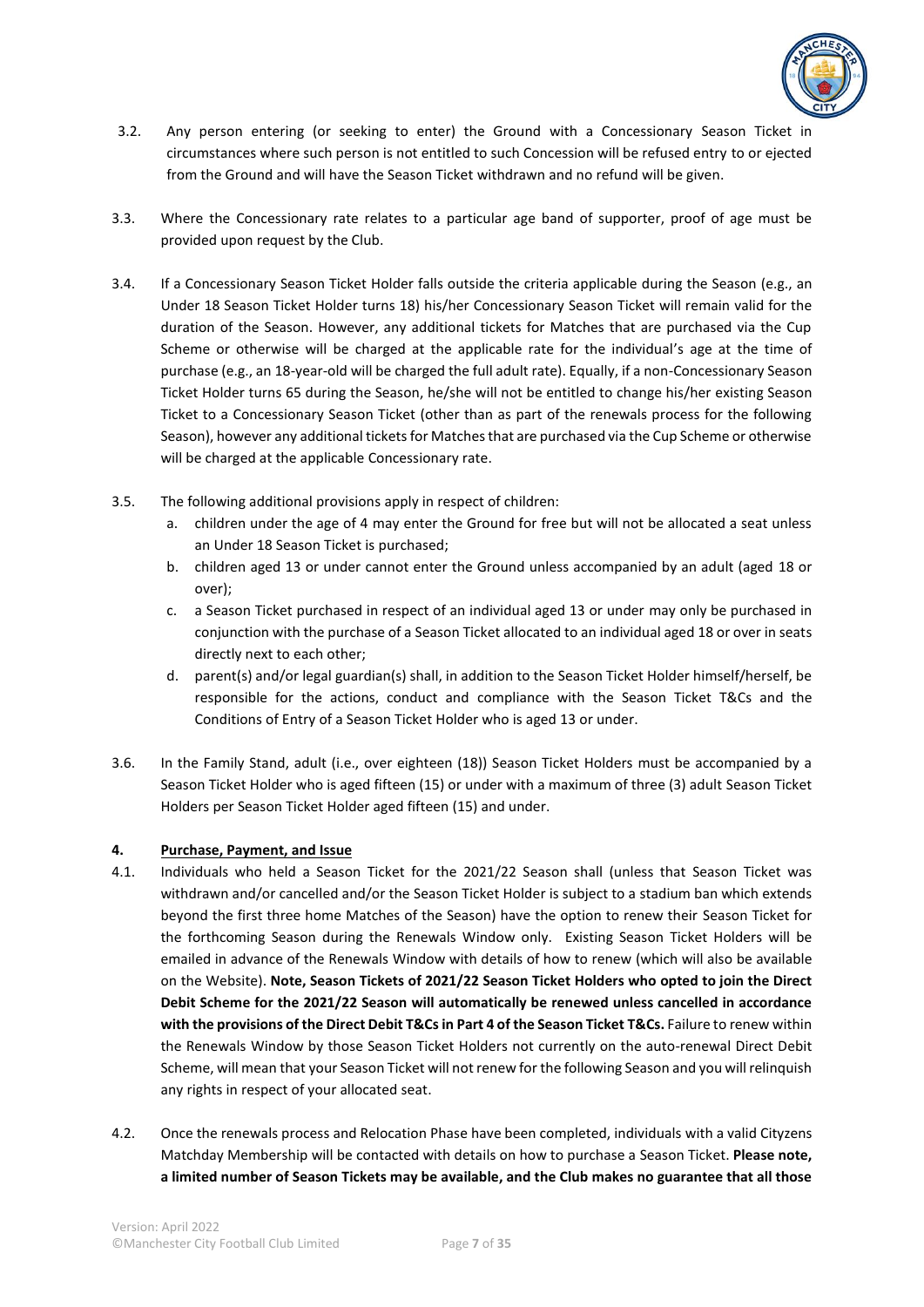

# **with a valid Cityzens Matchday Membership will be able to purchase a Season Ticket as they can sell out at any time.**

- 4.3. Season Tickets are available for purchase by supporters of the Club only. By applying to purchase/renew one or a number of Season Tickets and/or using a Season Ticket, a prospective purchaser is warranting and representing that they (and any person they are buying a Season Ticket for or who uses their Season Ticket) are a supporter of the Club. Although in limited circumstances Season Tickets can be purchased on behalf of another supporter of the Club, only one (1) Season Ticket can be held per individual.
- 4.4. Subject to availability, each member of a City Family Group may relocate the seats of any other member in that same City Family Group. Each Season Ticket Holder that is a member of a City Family Group accepts that it is their responsibility to monitor their account for any purchases or seat relocations made on their behalf by a member of their City Family Group. The Club will be under no obligation to relocate all members of the City Family Group nor to notify a Season Ticket Holder of any account activity initiated by a member of their City Family Group.
- 4.5. By applying to purchase and/or renew one or several Season Tickets, a Purchaser is making an offer to the Club. A contract for the supply of the Season Ticket and any associated benefits shall be created once the Club has issued a Season Ticket to the Purchaser (or in the case of a renewal, the Club confirms that the Season Ticket has been renewed). A Purchaser purchasing a Season Ticket for anyone other than themselves, shall be deemed to be acting with the authority of such individual, including the authority to agree to these Season Ticket T&Cs.
- 4.6. The sale/ renewal of each Season Ticket is subject to the Purchaser providing the Club with payment of the relevant price:
	- a. in full at the time of purchase; or
	- b. where a Purchaser meets the qualifying criteria, in instalments via the Direct Debit Scheme (the eligibility requirements and other terms of which are set out in the Direct Debit T&Cs in Part 4). **Subscription to the Direct Debit Scheme means the Season Ticket Holder's Season Ticket will automatically be renewed for the following Season unless the Season Ticket Holder cancels the auto-renewal.**
- 4.7. The price payable for each Season Ticket shall be as set out on the Website or as otherwise notified by the Club from time to time. Booking fees may apply. Unless expressly stated otherwise, all prices are inclusive of VAT. The Club always tries to ensure that pricing and ticketing information provided by the Club is correct, but errors may occur. Upon the Club becoming aware of any pricing or product description error in relation to a Season Ticket which has been purchased, the Club will endeavour to inform the Purchaser as soon as reasonably practicable using the contact details provided to the Club. The Purchaser will have the option of reconfirming the order at the correct price/product description or cancelling the order. If the Club is unable to contact the Purchaser having made reasonable attempts to do so, the Club will treat the order as cancelled. If the order is cancelled or treated as cancelled pursuant to this clause 4.8, the Club will provide a full refund to the Purchaser using the payment details provided (including any booking fees incurred). If valid payment details have not been provided, no further action will be taken by the Club. Please note that where a 2021/22 Season Ticket Holder has accrued an e-purse balance via Ticket Exchange or from previous ticket refunds, such balance will not be able to be deducted from the purchase price of the 2022/23 Season Ticket.
- 4.8. A Purchaser shall be issued with a Season Ticket/ their existing Season Ticket will be renewed (as applicable) once their application to purchase a Season Ticket has been accepted, and either (i) full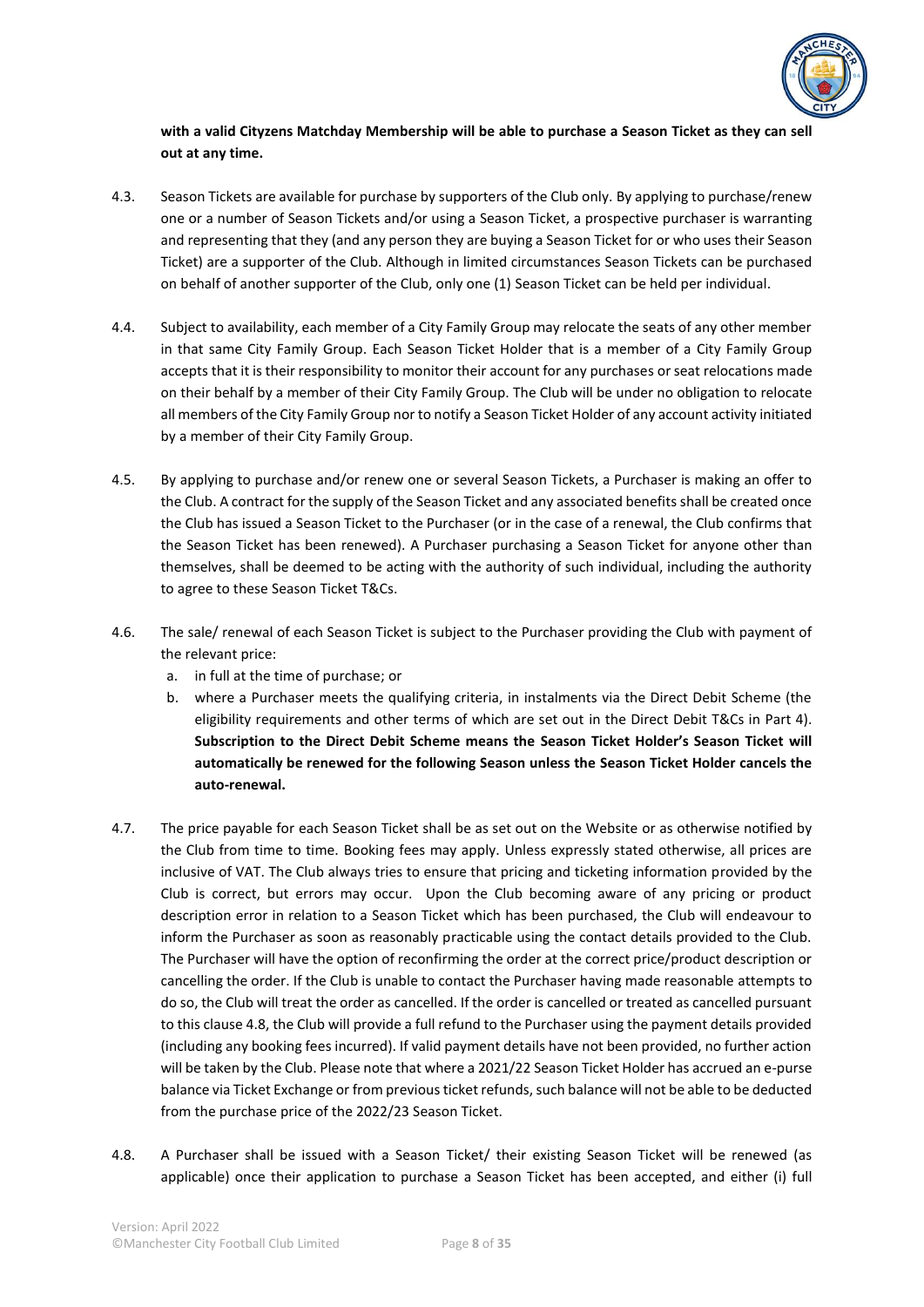

cleared payment has been received by the Club; or (ii) the Purchaser has been accepted via the Direct Debit Scheme for the Season Ticket for which they have applied (as appropriate).

- 4.9. The Club shall not have any liability to any Purchaser or Season Ticket Holder for any non-delivery or late delivery of any Season Ticket, ticket, documents, or other materials dispatched by the Club to the Purchaser and/or Season Ticket Holder resulting from any incomplete or inaccurate personal details or addresses provided to the Club, nor any Season Ticket, ticket, documents, or other materials lost, delayed, or corrupted, or due to any computer error in transit. Should any such items purchased not arrive three (3) days before the first Premier League Match or first Cup Match of the Season, the Purchaser should contact the Club immediately.
- 4.10. The Club shall be entitled to require that additional information and/or documentation be submitted to the Club at any time should the Club deem it necessary to verify the Purchaser's and/or individual Season Ticket Holder's identification and/or other information with regards the Purchaser's Season Ticket purchase. The Purchaser and Season Ticket Holder shall cooperate with the Club in connection with the same.
- 4.11. Season Ticket Holders must (as a minimum) either: (a) personally attend 10 Premier League Matches; or (b) list their Season Ticket on the Ticket Exchange, for 10 Premier League Matches (in accordance with the Ticket Exchange T&Cs); or (c) transfer their Season Ticket, for 10 Premier League Matches, to a member of their City Family Group.

#### **5. Changes to Order, Changes to Match Dates and Refunds**

- 5.1. Save as permitted in clause 5.2 below, once purchased, a Season Ticket Holder shall not be entitled to cancel, upgrade, or downgrade their Season Ticket and no refunds shall be given for any Matches unattended during the Season.
- 5.2. Subject to availability and payment of the requisite price (as notified by the Club upon request) it will be possible to:
	- a. '**upgrade' a Concessionary Season Ticket** to a non-concessionary or different category of concessionary ticket in respect of a Match (provided such transfer is in accordance with clause 7.2) save that the number of upgrades of a Concessionary Season Ticket located in the Family Stand shall be limited to no more than 3 upgrades per Season. The cut off time for upgrades will be 3 hours prior to kick-off of the Match in question (although please note that the Club reserves the right to change this deadline on a Match-by-Match basis) and can be arranged online, by contacting Supporter Services on +44 (0)161 444 1994 or in person at the Club's ticket office at the Ground; and
	- b. subject to the availability of Premium Seat seating, **'upgrade' a Superbia Season Ticket to a "Superbia Premium Seat Season Ticket"** during the Relocations Phase. Note this upgrade would apply for the remainder of the Season and would entitle the Season Ticket Holder to the enhanced benefits made available to Premium Seat Holders (see Part 2 for Season Ticket Benefits) in addition to its existing Superbia Season Ticket Benefits.
- 5.3. The Club is unable to give any guarantees that any Match will take place at a particular time or on a particular date or that there will not be further restrictions imposed on entry to the Ground and/or the number of fans who are permitted at the Ground. The Club reserves the right to (i) reschedule or cancel any Match and/or (ii) cancel a ticket for a particular Match due to compliance with Official Guidelines without any liability whatsoever. Where reasonably practicable, the Club shall endeavour to publicise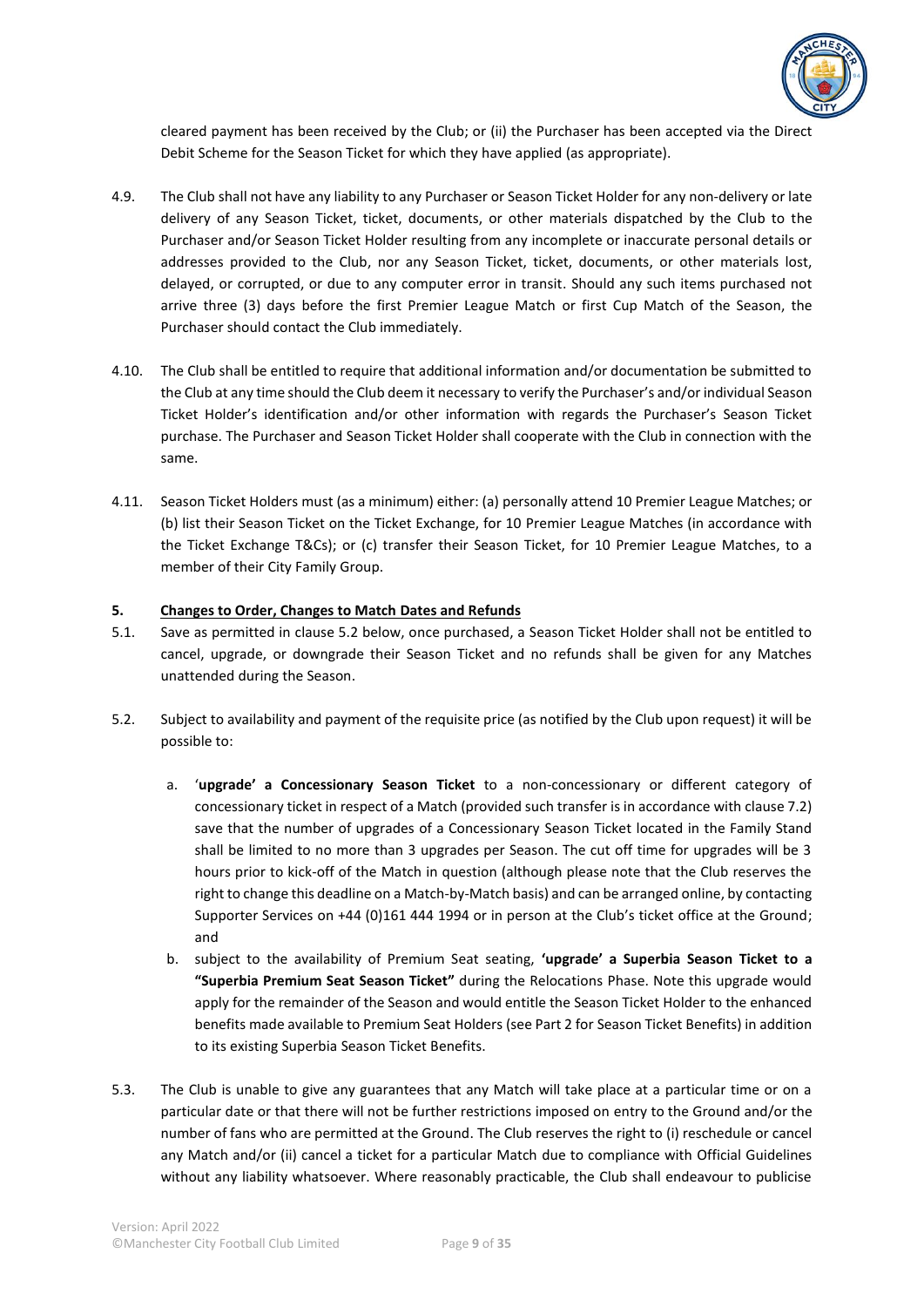

any fixture changes in advance via the Website and notify Season Ticket Holders of fixture changes via email. In the event of the postponement or abandonment of the Match (or if the Match has to be played behind closed doors), the following options shall be available:

- a. where a Match is rescheduled, the Season Ticket Holder shall be entitled to: (i) attend the rescheduled Match; or (ii) place their ticket on the Ticket Exchange in accordance with the Ticket Exchange T&Cs in Section 7;
- b. in the event that the Match is played behind closed doors and fans are not permitted to attend, the Season Ticket Holder shall, subject to clause 5.4, be entitled to request a refund, dependent on the type of Season Ticket held with the Club and when the Season Ticket is purchased:
	- (i) Value, Gold, and Platinum: One nineteenth (1/19) of the full price paid for the Season Ticket;
	- (ii) Silver: one fourteenth (1/14) of the full price paid for the Season Ticket;
	- (iii) Superbia: One nineteenth (1/19) of the highest priced Gold Season Ticket available (£950);
	- (iv) Premium Ticket: One twenty-secondth (1/22) of the full price paid for the 'Premium Ticket – 93:20';
- b. in the event the Official Guidelines change and as a result the Club needs to reduce the number of tickets available for a particular Match, the Club will seek to offer a Ticket Ballot for the Match and the Season Ticket Holder shall be entitled to: (i) enter for an opportunity to purchase a ticket through the Ticket Ballot (subject to availability, meeting any stipulated sales criteria and all applicable Ticket Ballot terms and conditions). Due to limited availability in this scenario, the Club may elect to implement specific sales criteria which may limit the Season Ticket Holder's eligibility to apply); or (ii) request a refund in accordance with clause 5.4, dependent on the type of Season Ticket held with the club and when the Season Ticket is purchased. If a refund is issued, it will be prorated as follows:
	- (i) Value, Gold, and Platinum: One nineteenth (1/19) of the full price paid for the Season Ticket;
	- (ii) Silver: one fourteenth (1/14) of the full price paid for the Season Ticket;
	- (iii) Superbia: One nineteenth (1/19) of the highest priced Gold Season Ticket available (£950);
	- (iv) Premium Ticket: One twenty-secondth (1/22) of the full price paid for the 'Premium Ticket – 93:20';
- 5.4. A refund pursuant to clauses 5.3 will only be issued on the: (i) cancellation of the ticket for the particular Match within the timeframe notified by the Club; and (ii) satisfactory identification that the individual requesting the refund is the Season Ticket Holder. The final decision shall at all times belong to the Club.

# **6. Away Matches**

- 6.1. Away Match tickets included or offered in accordance with the Season Ticket Benefits are subject to the Club's Away Ticket Terms & Conditions (available on the Website).
- 6.2. The Club acts as agent on behalf of the away club or relevant competition organiser when supplying tickets to Away Matches. The availability of tickets for Away Matches is subject to: (i) the relevant club and/or venue's terms and conditions and ground regulations, and any applicable directives of the relevant club, Football Authority and competition organiser, including in respect of ticket availability and allocation over which the Club has no control (the "**Away Ground Terms**"); and (ii) any additional terms and conditions imposed by the Club in respect of Away Match tickets (see the Club's Away Match Tickets terms and conditions available on the Website; and (iii) Official Guidelines in place at the time.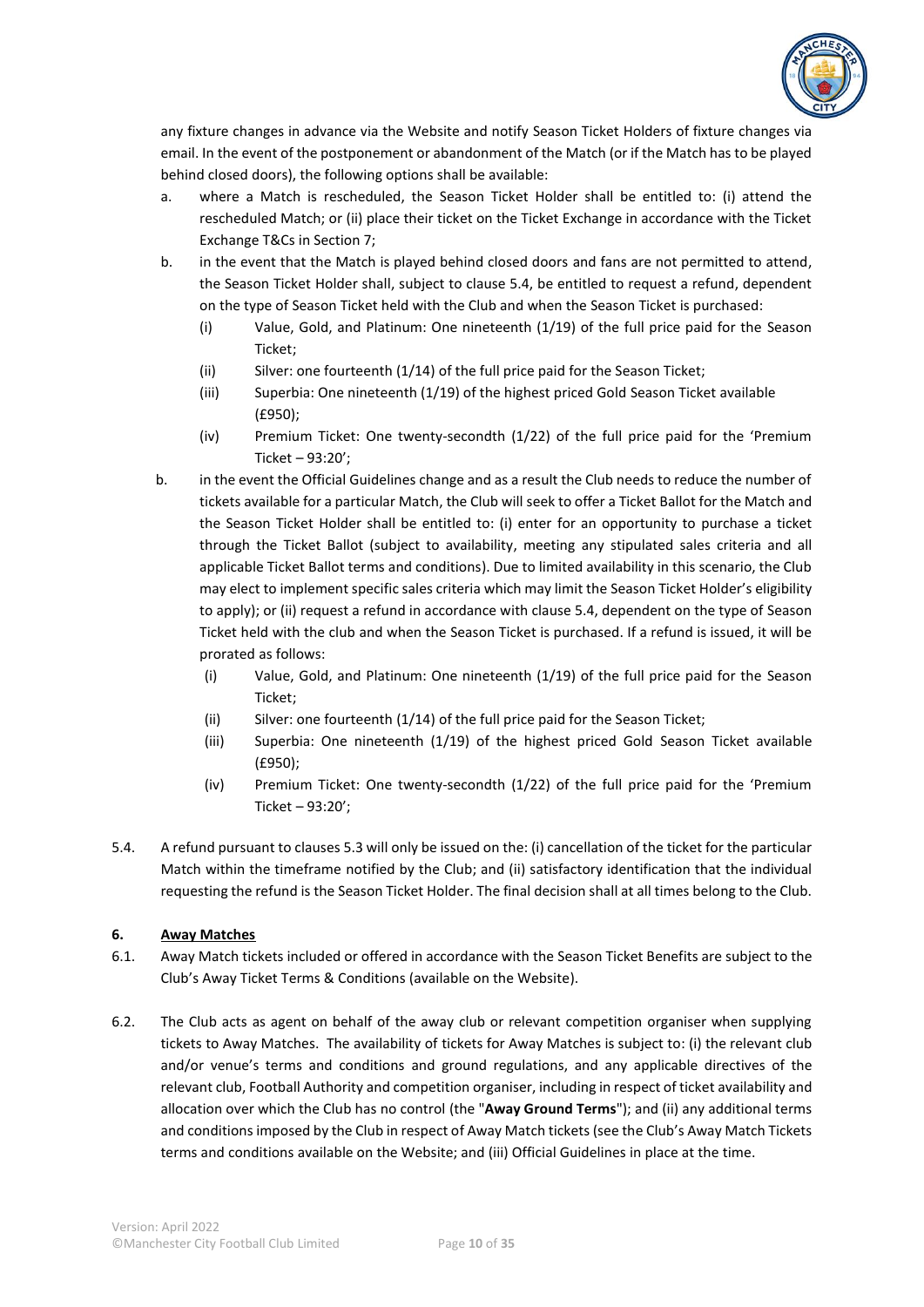

6.3. The Club is not responsible for any issues relating to access and safety at any away ground. If a Season Ticket Holder commits a breach of the Away Ground Terms and/or any additional terms imposed by the Club, it shall be deemed to be a breach of these Season Ticket T&Cs and clause 10 will apply. The Club shall not be liable to any Season Ticket Holder for any failure to supply an Away Match ticket if it is prevented from doing so because of the Away Ground Terms.

# **7. Use of a Season Ticket; Transfer of Season Ticket and Cessation of Rights**

- 7.1. Save as permitted in clauses 7.2 and 7.3, each Season Ticket (and all associated rights and benefits) is issued for the sole use of, and is personal to, the Season Ticket Holder and neither the Purchaser nor any Season Ticket Holder shall sell, assign, or transfer their Season Ticket (or any Season Ticket Benefits) to any other person without the prior written consent of the Club. The reference to selling a Season Ticket shall include selling all or any of the rights associated with the Season Ticket (e.g., rights in respect of individual Matches) and includes: (i) offering to sell a Season Ticket (or any Season Ticket Benefits) (including, via any online auction, websites, , social networking or media sites); (ii) exposing a Season Ticket (or any Season Ticket Benefits) for sale; (iii) making a Season Ticket (or any Season Ticket Benefits) available for sale by another; and/or (iv) advertising that a Season Ticket (or any Season Ticket Benefits) is available for purchase. For the avoidance of doubt (and by way of example only) a Season Ticket (or any Season Ticket Benefits) may not be offered as a prize in any promotion, prize draw or competition; transferred, lent or sold to any third party as part of a hospitality or travel package; given to a third party who agrees to buy some other goods or services; or used for any other commercial purpose (all save as expressly authorised by any Football Authority or the Club as applicable).
- 7.2. A Season Ticket may be used by/ transferred to another individual in the following circumstances:
	- a. a Purchaser purchases a Season Ticket on behalf of another individual where the Purchaser and relevant individual are in the same City Family Group (and such individual is identified as the Season Ticket Holder at the point of purchase), provided the Purchaser also purchases and retains a Season Ticket for his/her own personal use;
	- b. if a Season Ticket Holder is unable to attend a Match, that Season Ticket Holder may temporarily allow a person who is known to them (a "**Guest**") to use their Season Ticket to allow that Guest to attend such Match,

in each case, subject to the following conditions:

- (i) compliance with Official Guidelines or Covid-19 specific requirements implemented by the Club or any relevant Football Authority (and the Club reserves the right to suspend the right to transfer use of their Season Ticket if any transfer would be in breach of Official Guidelines);
- (ii) such purchase/ transfer must not be made in the course of business, for any commercial purpose or to facilitate any third party's business;
- (iii) the purchase must be free of charge or for a fee or benefit no greater in value than the face value of the Season Ticket (in the case of a purchase pursuant to clause 7. 2(a)) or the face value of a general admission ticket to that Match (in the case of a transfer pursuant to clause 7.2(b));
- (iv) the Purchaser must notify the Club in writing of the personal contact details (including the address) of the person for whom the Season Ticket is being purchased/ lent to (as applicable);
- (v) such purchase/ transfer must not breach clauses 3.1, 4.1 or 7.1 above; and
- (vi) the Season Ticket Holder/ Guest (as applicable) shall adhere to and be bound by these Season Ticket T&Cs and the Conditions of Entry which (save for any rights to transfer under this clause 7.2) apply to and bind each Season Ticket Holder/ Guest (as applicable)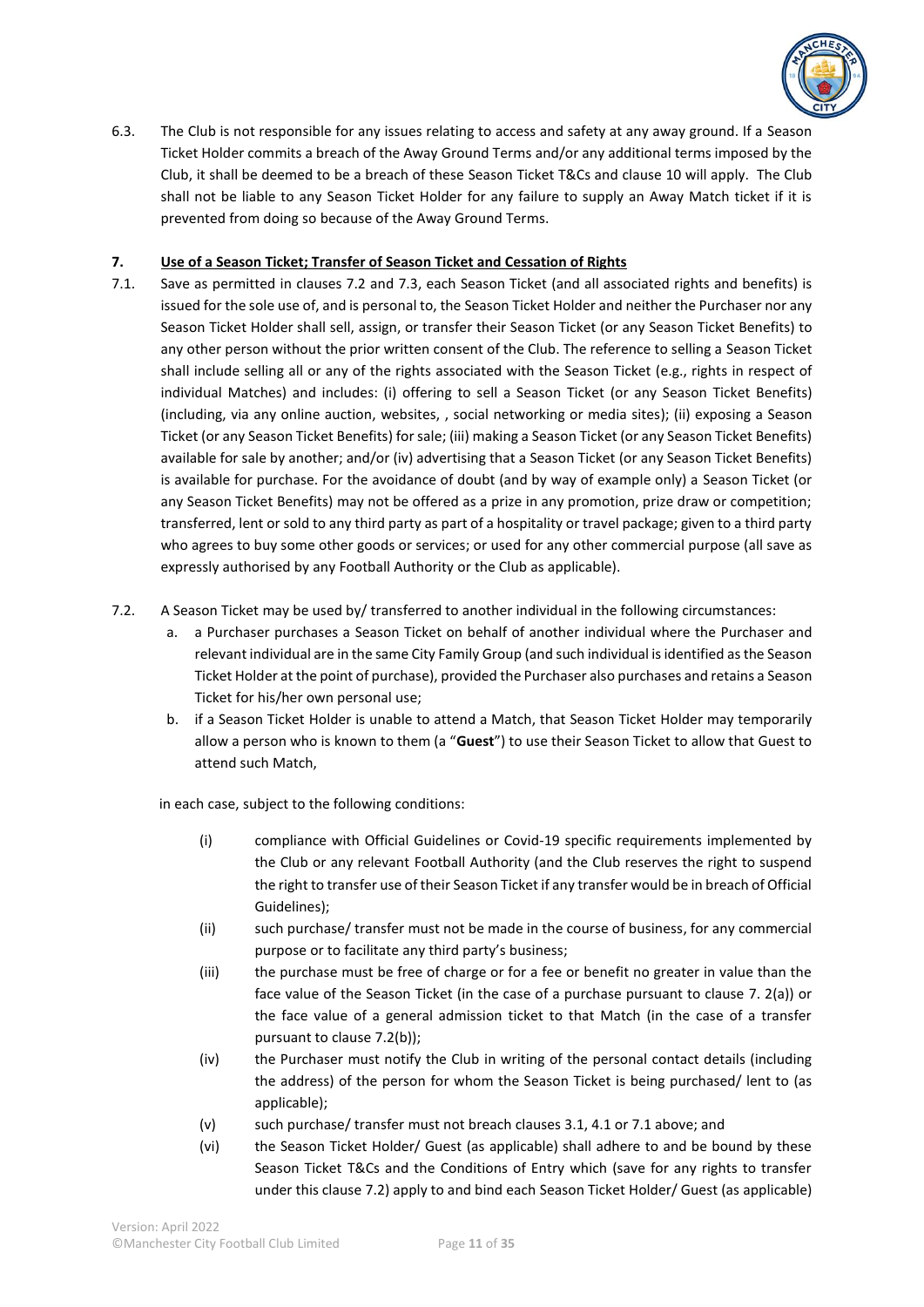

as if he/she/they were the original purchaser and intended user of that Season Ticket (and any obligations/ restrictions in these Season Ticket T&Cs which are stated as applying to the Season Ticket Holder shall be construed as applying equally to any Guest in relation to any Match which the Guest attends or attempts to attend). It is the responsibility of the Purchaser to inform the Season Ticket Holders and any Guests of these requirements.

- 7.3. To the extent the Club is operating a Ticket Exchange in respect of the relevant Match, a permitted transfer of a Season Ticket in respect of an individual Match only may also be made via the Club's official Ticket Exchange in accordance with the Ticket Exchange T&Cs at Part 6 (it being acknowledged that the Club may have to implement Covid-19 specific requirements that may impact on its ability to offer the Ticket Exchange).
- 7.4. In circumstances where a Season Ticket Holder passes away, the Season Ticket may be retained in the family on the basis that the Season Ticket is transferred to a named family member and the following information is provided: (i) a copy of the death certificate; (ii) proof of family relationship; (iii) the name, supporter number, address and contact details (email and contact telephone number) of the deceased supporter; (iv) the name, any existing supporter number, address, contact details (email and contact telephone number) and date of birth of the family member to which the Season Ticket is to be transferred; and (v) if requested, photo ID. Please note that in these circumstances, any Ticket Points accrued on the deceased supporter's file will be non-transferable. A permanent transfer/ name change cannot be made in any other circumstances as this would undermine the Club's Cityzens Matchday Membership scheme (which includes priority access to purchase Season Tickets). The Club may, at its absolute discretion, consider a refund in respect of any Matches unattended at the time of the Season Ticket Holder's death, to the Season Ticket Holder's estate/ personal representative.
- 7.5. The unauthorised sale or disposal of a Season Ticket or ticket may amount to a criminal offence under section 166 of the Criminal Justice and Public Order Act 1994, as amended by the Violent Crime Reduction Act 2006. If an individual is convicted of a ticket touting offence anywhere in the world, or the Club reasonably suspects that an individual has committed (or is attempting to commit) a ticket touting offence anywhere in the world then:
	- a. the Club may notify the Police and/or the Football Authorities who in turn may notify other clubs and/or the relevant law enforcement authorities. The information we share may include your personal details, information about the offence and about ticket purchases (including payment details). We will use this to identify and prevent ticket touting offences and disorder at matches;
	- b. the Club shall make any such enquiries as the Club considers necessary; and/or
	- c. such conduct shall be deemed to be a serious breach of these Season Ticket T&Cs by the Purchaser and/or Season Ticket Holder.
- 7.6. If a Season Ticket Holder suspects that ticket touting is taking place in or around the Ground, the Club requests that they promptly report their suspicions to the Club and the police.
- 7.7. All Season Tickets will remain the property of the Club at all times and may be confiscated, cancelled, or withdrawn by the Club in accordance with these Season Ticket T&Cs at any time. If the Purchaser fails to return a Season Ticket when required, it shall be deemed to be in breach of these Season Ticket T&Cs and, for the avoidance of doubt, the provisions of clause 10 will apply.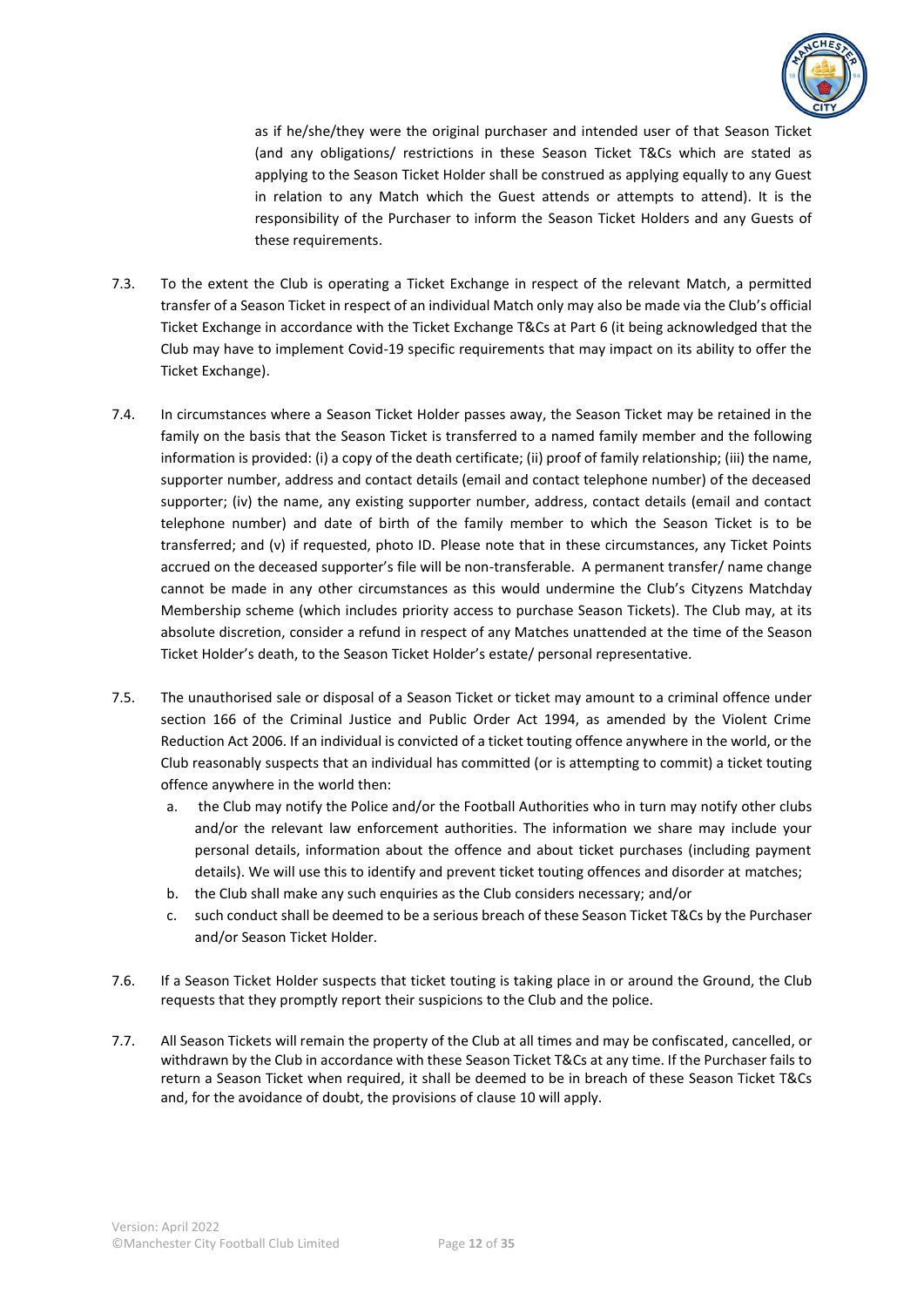

# **8. Entry into the Ground**

- 8.1. In order to gain admission to the Ground, a valid Season Ticket must be presented. Season Tickets must be produced along with evidence of identity, age, and/or address if required at any time by any official, steward or employee of the Club or any police officer.
- 8.2. Entry into the Ground is subject always to:
	- a. the Conditions of Entry, including the Ground Regulations; and
	- b. if applicable, any covid-19 specific requirements implemented by the Club having been met to the Club's satisfaction (e.g., health questionnaire, temperature check).
- 8.3. By purchasing and/or holding a Season Ticket and/or using a Season Ticket you:
	- a. certify that you have read, understood, and accepted these Season Ticket T&Cs and the Conditions of Entry (including the Ground Regulations);
	- b. agree to be bound by and to comply with these Season Ticket T&Cs and the Conditions of Entry (including the Ground Regulations); and
	- c. agree to bring to the attention of others, as required above, these Season Ticket T&Cs and the Conditions of Entry (including the Ground Regulations).
- 8.4. A Season Ticket permits the holder to occupy the seat indicated on the Season Ticket at the relevant Match, or such other alternative seat of equivalent value as the Club may, from time to time, allocate at its reasonable discretion (in accordance with clause 8.5 below). Nothing in these Season Ticket T&Cs shall constitute or imply any entitlement to occupy the seat indicated on the Season Ticket during the Season or in any subsequent season. The Club may at its sole discretion allocate the Season Ticket Holder with a different seat at any time (including in the case of seating restrictions due to Official Guidelines, impositions by any Football Authority or stadia development, operational reasons including stadia repair, maintenance, or redevelopment or for reasons of safety, security, or crowd control).
- 8.5. Where a Ticket Holder's seat is changed within the Relocation Phase (either by the Ticket Holder themselves or by a friend or family member in their City Family Group), that Ticket Holder acknowledges and agrees that the existing seat will become available for other supporters to purchase, and the Ticket Holder accepts that any rights they may have to retain that seat for the 2022/23 Season will be immediately lost. The Club shall not accept any liability for any seat locations forfeited in such way.
- 8.6. The Club reserves the right in its sole discretion to temporarily allocate to a Season Ticket Holder an alternative seat in the Ground of equal or greater value than that normally allocated if:
	- a. the part of the Ground in which the Season Ticket Holder's seat is located is closed for operational reasons, maintenance, repairs, or re-structure;
	- b. the Visiting Club is allocated part of the Ground in which the Season Ticket Holder's seat is located;
	- c. the relocation is necessary to comply with any requirements of any Football Authority in respect of any Match played at the Ground;
	- d. it is deemed necessary to ensure compliance with Official Guidelines or to comply with any other measures which the Club considers necessary or prudent to minimise the risk of transmission of COVID-19 or any other infectious disease; and/or
	- e. the Club, the police, or any other relevant authority (including any Football Authority) consider that a relocation is necessary in the interests of safety, public order, or crowd control.
- 8.7. Season Ticket Holders agree to remain in their allocated seats wherever possible and shall in no circumstances sit in any seat other than their allocated seat even if other seats appear empty.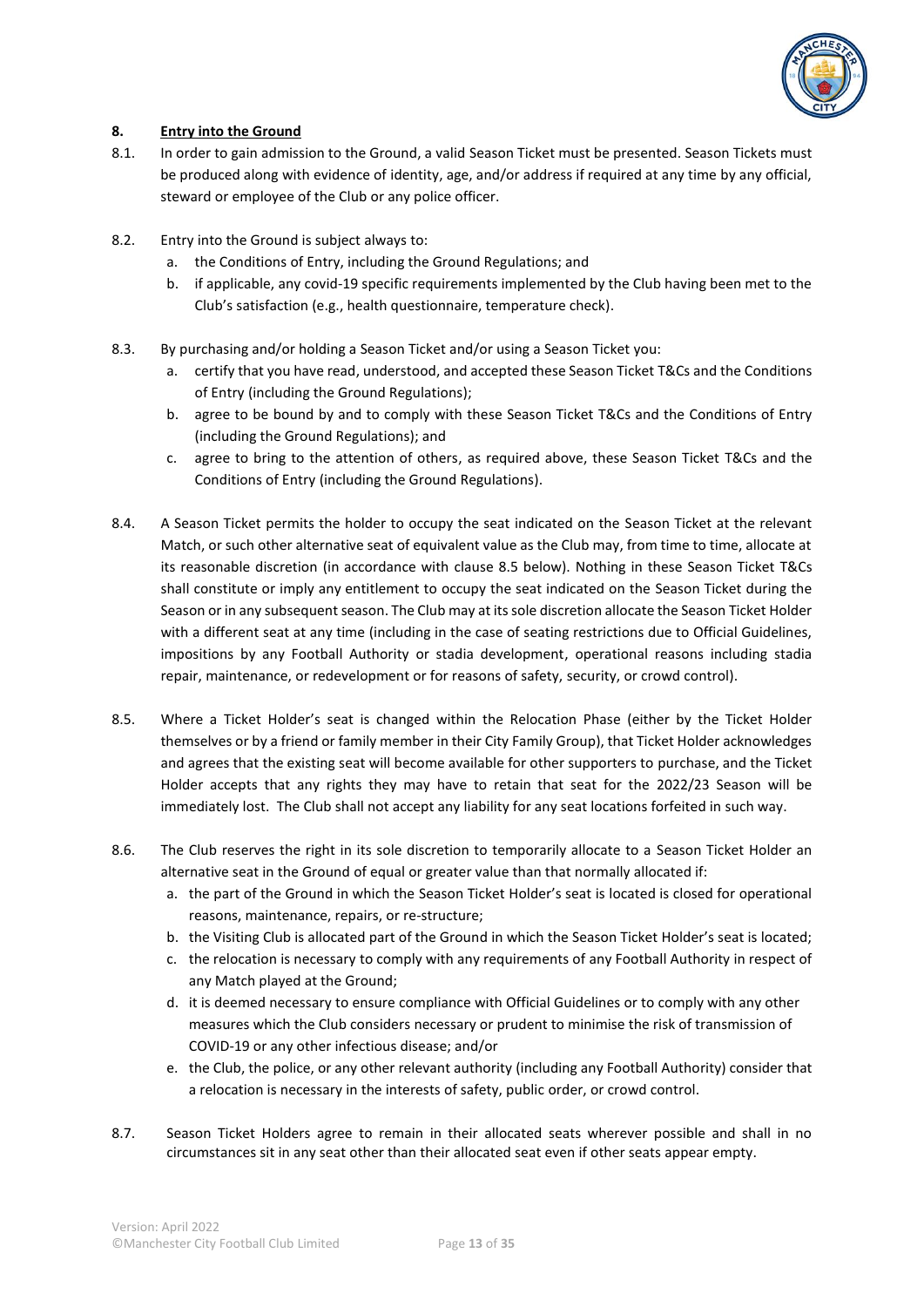

- 8.8. Season Ticket Holders agree to conduct themselves at all times in a manner befitting a representative of the Club and agree not to do anything or procure anything to be done that will or is likely to bring the name or reputation of the Club into disrepute. Without prejudice to the generality of the foregoing, the Club does not tolerate abusive, offensive, homophobic, sexual, sectarian, racial or discriminatory behaviour in any form (whether physical, verbal, or other) and any such conduct shall be considered a serious breach of these Season Ticket T&Cs. Any Season Ticket Holder who is found or is reported to be abusing any football player, supporter, Match official, member of staff or any other individual in or around the Ground will face arrest and prosecution by the police and a banning order by the Club (and/or any other clubs or authorities).
- 8.9. Save as set out in clause 8.10 below, you must not capture, log, record, transmit, play, issue, show or otherwise communicate (by digital or other means) any audio, visual or audio-visual material or any information or data ("**Material**") in relation to the Match, any players or other persons present in the Ground and/or the Ground, nor may you bring into the Ground or use within the Ground (or provide to, facilitate or otherwise assist another person to use within the Ground) any equipment or technology which is capable of capturing, logging, recording, transmitting, playing, issuing, showing or otherwise communicating (by digital or other means) any such Material. Any person acting in breach of this provision may have such equipment or technology confiscated and/or will be required to deliver up any tapes, films, disks, memory cards, memory sticks or other recordings of the Material (and all copies thereof) in whatever form, to the relevant Football Authority and/or the Club (as applicable) and the copyright, database right and all other rights, title and interest in and to all Material is hereby assigned to the relevant Football Authority, including by way of present assignment of future copyright pursuant to section 91 of the Copyright, Designs and Patents Act 1988 and clause 10 will apply.
- 8.10. Mobile telephones and other mobile devices are permitted within the Ground PROVIDED THAT: (a) they are used for personal and private use only (which, for the avoidance of doubt and by way of example only, shall not include the capturing, logging, recording, transmitting, playing, issuing, showing, or any other communication of any Material for any commercial purposes); and (b) no Material that is captured, logged, recorded, transmitted, played, issue, shown or otherwise communicated by a mobile telephone or other mobile device may be published or otherwise made available to any third parties including, via social networking/ media sites.

#### 8.11. Season Ticket Holders will:

- a. not bring into the Ground any food or drink items. Only food and drink items purchased (subject to operation and availability) in the Ground from vendors authorised by the Club may be consumed in the Ground;
- b. not seek to enter the Ground where to do so would be non-compliant with the Club's COVID-19 prevention measures;
- c. not, other than official Club merchandise, and/or other football-related clothing worn in good faith (in accordance with clause 4.4 above), bring into, use, or display within the Ground any sponsorship, promotional or marketing materials;
- d. not offer or distribute (either free or for sale by any person) within the Ground any consumer article or commercial product of any nature. For the avoidance of doubt this clause shall not prevent the lawful distribution of text publications in any format (for example, fanzines) which do not infringe clause 8.8 where both the content and the publication are lawful in all respects and do not in the Club's reasonable opinion constitute a threat to public order;
- e. adhere to any relevant dress code in place at the Ground. Season Ticket Holders who do not, in the reasonable opinion of the Club, comply with the relevant dress code will not be admitted to the Ground;
- f. not attempt to gain access to the Ground wearing or carrying apparel (including hats and/or scarves) that demonstrates support for a team other than the Club. Any such attempt may result in admission being refused or the relevant individual being ejected from the Ground;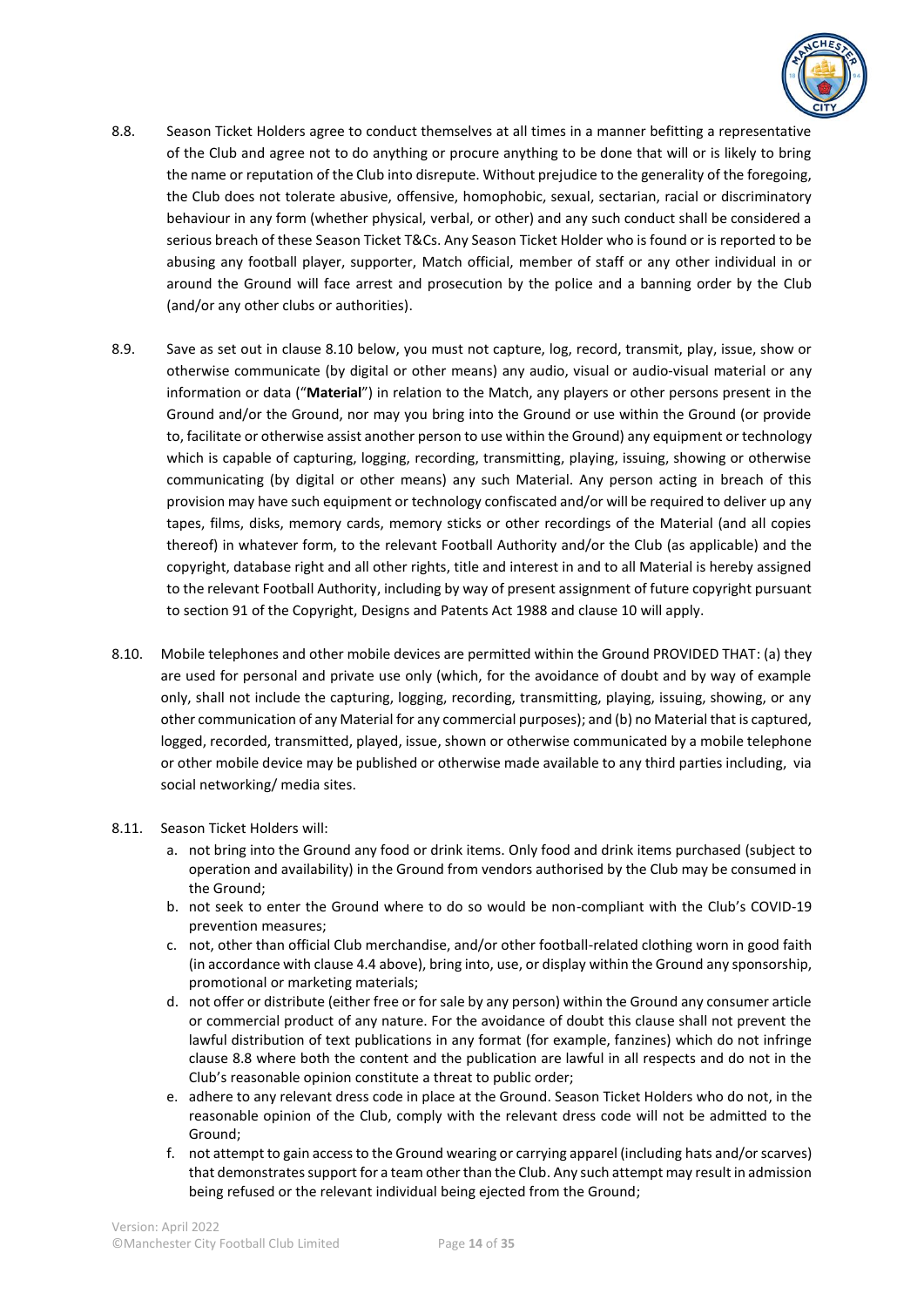

- g. not bring any golf umbrellas (or any other similar large umbrellas) into the Ground. Any such equipment may be confiscated by the Club;
- h. comply with any size restrictions with regards bags brought into the Ground as may be communicated by the Club from time to time; and
- i. submit any bags or items brought to the Ground for such security searches as may be required by the Club. A bag policy (available on the Website) is in operation at the Ground.
- 8.12. The Club reserves the right to refuse entry to/ eject any person from the Ground who (in the Club's reasonable opinion) attempts to undertake any action in contravention of clauses 8.9 and/or 8.10 and to withdraw or suspend the individual's Season Ticket at the Club's discretion (and no refund will be given).

#### **9. Lost, stolen and damaged Season Tickets**

9.1. The Club is not responsible for and shall not be obligated to admit entry to a Season Ticket Holder in respect of, any Season Ticket or ticket which is lost, stolen, forgotten, damaged, defaced, or destroyed. A duplicate of any such Season Ticket or ticket may be provided to the Season Ticket Holder at the Club's absolute discretion, subject to: (i) (in certain circumstances and at the Club's discretion) the requirement that the Season Ticket Holder attend the Club's ticket office in person to collect such replacement and provide satisfactory evidence of identity; and (ii) payment of a non-refundable administration fee of £10.00 (unless the Club in its absolute discretion waives such fee). Whether a Season Ticket or ticket is damaged, defaced or destroyed will be determined by the Club acting in its sole discretion and such discretion may be exercised on the attempted entry to any Match, resulting in the refusal of admittance to such Match (without refund). It is each Season Ticket Holder's sole responsibility to ensure his/her/their Season Ticket remains in good condition.

#### **10. Cancellation and Withdrawal of a Season Ticket / Ejection from or Refusal of Entry to the Ground**

- 10.1. Without prejudice to any other rights or remedies that the Club may have, the Club reserves the right, at its absolute discretion, to:
	- a. eject a Season Ticket Holder from the Ground or refuse them entry to and/or ban them from the Ground;
	- b. suspend for a period determined by the Club, withdraw indefinitely, or cancel a Season Ticket (including, use of the Season Ticket and all other Season Ticket Benefits);
	- c. exclude (indefinitely or for a period determined by the Club) a Purchaser, Season Ticket Holder and/or any Guest from using and/or applying to purchase any future Season Ticket or ticket (including any associated benefits);
	- d. provide the police and any other relevant authorities including any Football Authority and/or any other football clubs with relevant information,

in any of the following circumstances:

- (i) the Season Ticket Holder (or any person in possession of the relevant Season Ticket or ticket) breaches any of the Season Ticket T&Cs, the Conditions of Entry, or the terms and conditions of any other Club related scheme (or the Club has reasonable grounds to suspect such breach); or
- (ii) the Club reasonably suspects that entry into the Ground by the Season Ticket Holder (or any person in possession of the Season Ticket Holder's Season Ticket) will result in a breach of these Season Ticket T&Cs, Conditions of Entry or the terms and conditions of any other Club related scheme; or
- (iii) the Club reasonably suspects that a Season Ticket Holder's Season Ticket has been offered for re-sale, re-sold or transferred in contravention of these Season Ticket T&Cs;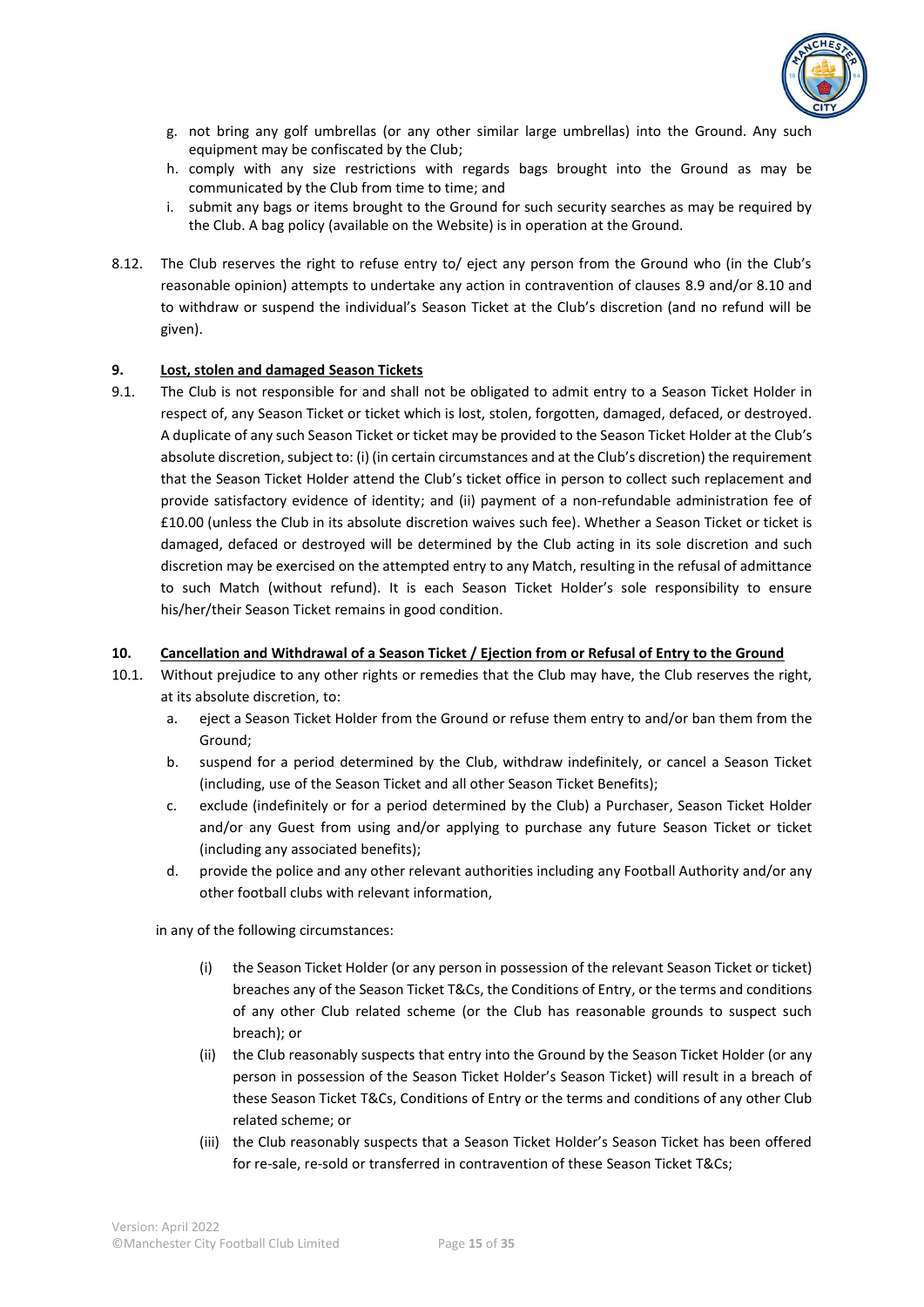

- (iv) the Purchaser and/or Season Ticket Holder is prohibited (by law or otherwise) from attending the Ground or any other sporting venue anywhere in the world or is the subject of football related criminal or civil proceedings; or
- (v) the Season Ticket Holder (or any person in possession of the relevant Season Ticket or ticket) engages in any abusive, dangerous, or other unacceptable behaviour (including any breach (where applicable) of the Premier League's Commitment Regarding Abusive and Discriminatory Conduct (the "**Commitment**"), the behaviour listed in clause 8.11 and the prohibited behaviour listed in the Ground Regulations) in or around the Ground or any other sporting venue anywhere in the world.
- 10.2. Without prejudice to the general nature of clause 10.1, the following actions shall constitute a nonexhaustive list of conduct which shall constitute a serious breach of these Season Ticket T&Cs and the Conditions of Entry and shall enable the Club to exercise its rights as described in clause 10.1 above:
	- a. smoking in designated non-smoking areas (including the smoking of electronic cigarettes which is banned in the Ground);
	- b. being (or appearing to be) intoxicated;
	- c. persistent standing in seated areas whilst the Match is in progress;
	- d. the deliberate misuse of a Season Ticket (including but not limited to the use of a Season Ticket described in clause 7.1);
	- e. any misrepresentation in relation to clause 4.1, above;
	- f. the possession of a banner or flag that bears material or slogans that are offensive, obscene, abusive, or racist;
	- g. the throwing of any object within the Ground that may cause injury or damage to people or property without lawful authority or excuse;
	- h. the use of foul, obscene, abusive and/or racist language and/or gestures (and where applicable, any prohibited activity as defined in the Commitment or any other activity in contravention of the Commitment);
	- i. the chanting of anything of an indecent or racist nature;
	- j. fighting, or engaging in and/or inciting violence;
	- k. bringing any of the following into the Ground (or using them within the Ground): illegal drugs; other illegal substances; fireworks; firecrackers; smoke canisters; air horns; flares; laser devices; bottles; glass vessels or any item that might be used as a weapon or compromise public safety;
	- l. entering the playing area or any adjacent area to which spectators are not generally admitted without lawful authority or excuse;
	- m. the supply of any misleading or incorrect information in any application;
	- n. undertaking (or attempting to undertake) any action in breach of clauses 8.6 8.11 above;
	- o. any failure or refusal to observe the lawful instructions of the police or the Club (including its representatives e.g., stewarding staff);
	- p. failure or refusal to observe any COVID-19 prevention measures as may be in place, including any breach of any specific Covid-19 prevention measures implemented by the Club and/or relevant Football Authority; and
	- q. any failure to pay or default of payment in respect of any sums owing to the Club (or any third party) in respect of any Season Ticket.

The Club will not be obliged to make any refund to any Purchaser or Season Ticket Holder in respect of any ejection from or refusal of entry to the Ground or in respect of any Season Ticket which is suspended or withdrawn in accordance with this clause 10.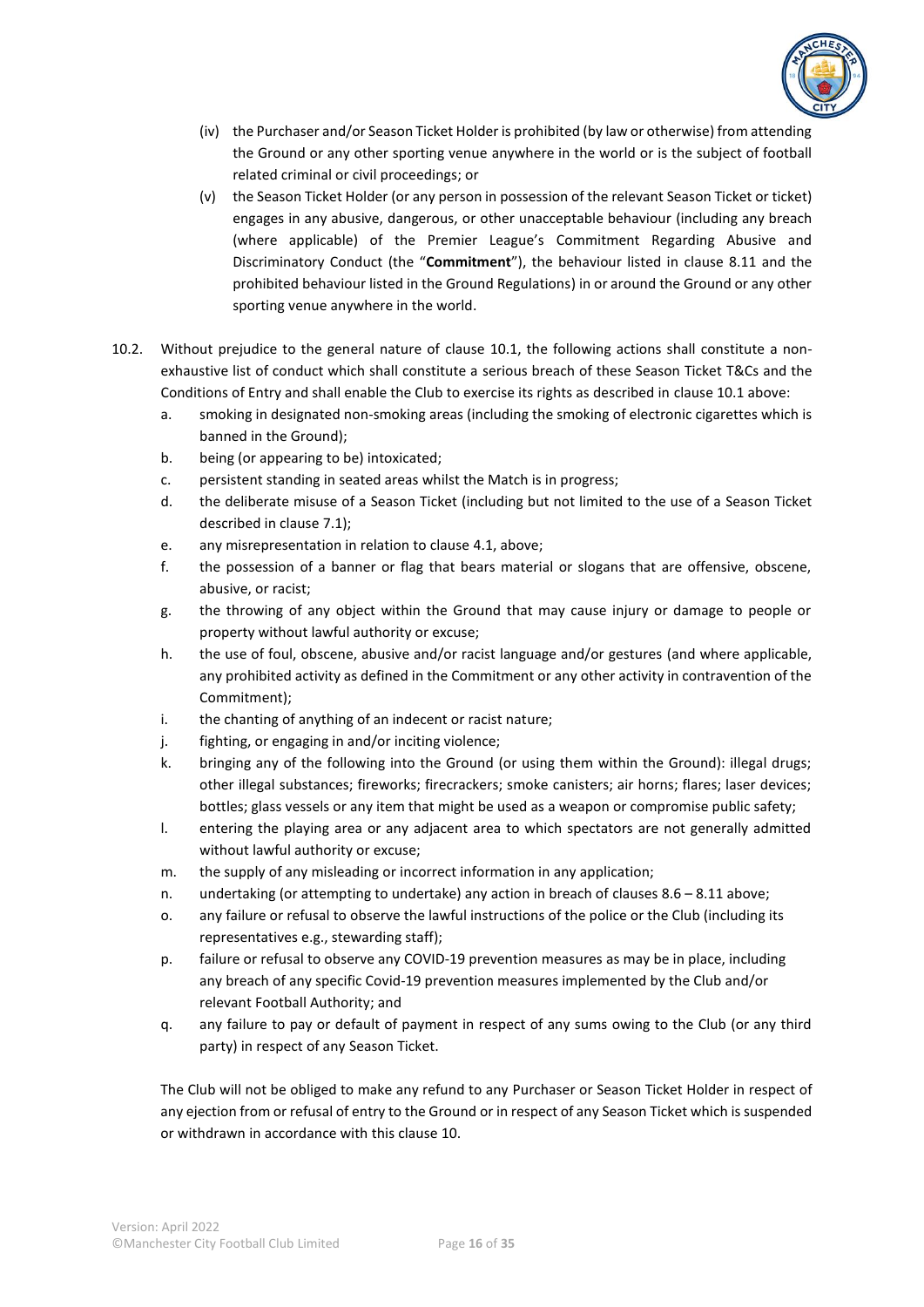

10.3. The Club reserves the right to revoke any Ticket Points acquired by and to exclude from participation in any Club membership scheme any Season Ticket Holder whose Season Ticket is cancelled, suspended, or withdrawn in accordance with these Season Ticket T&Cs, or if the Season Ticket Holder is refused admission or ejected from the Ground or any other sporting venue anywhere in the world.

# **11. Change of Details**

- 11.1. Purchasers and/or Season Ticket Holders should promptly notify the Club of any change of details (including, changes to payment details, addresses and/or contact details) by:
	- a. using the online facility on the Website;
	- b. telephoning the Club on +44 (0) 161 444 1894;
	- c. visiting the Club's ticket office in person; or
	- d. writing to the Club, for the attention of 'Supporter Services', quoting the relevant Season Ticket number.

Season Ticket Holders may be required to provide the Club with proof of identity and address to the Club's satisfaction when details are changed under this clause 11.1.

# **12. Exclusion of Liability**

- 12.1. Subject to clause 12.3, the Club expressly excludes all liability resulting from:
	- a. any failure or delay by the Club in carrying out any of its obligations under these Season Ticket T&Cs which is caused by circumstances outside of the Club's reasonable control. Such circumstances shall include weather conditions, fire, flood, hurricane, strike, industrial dispute, war, hostilities, political unrest, riots, civil commotion, epidemic, pandemic, inevitable accidents, supervening legislation, compliance with law or regulation and/or any other circumstances amounting to force majeure;
	- b. the alteration of the dates and times of Matches;
	- c. the abandonment, postponement, or cancellation of Matches;
	- d. the requirement to play Matches behind closed doors; and
	- e. restrictions to the view of the Match caused by the actions of other spectators.
- 12.2. Subject to clause 12.3, the Club shall have no liability whatsoever for any indirect or consequential loss or damage, loss of enjoyment or travel/accommodation costs.
- 12.3. For the avoidance of doubt, nothing in these Season Ticket T&Cs shall exclude or limit the Club's liability for:
	- a. death or personal injury caused by the Club or the Club's employees' negligence during the course of their employment; or
	- b. any other conduct for which liability may not be excluded or limited as a matter of English law.

# **13. Data Protection**

13.1. Each Purchaser and Season Ticket Holder acknowledges and agrees that the Club will hold and process data relating to them, which may include personal data, for administrative, security and legal purposes. The personal data provided to the Club in the purchase of a Season Ticket, Match ticket or Metrolink Matchday Season Ticket shall be collected, processed, stored, transferred and used by the Club in accordance with the Data Protection Act 2018 (implementing the General Data Protection Regulation ((EU) 2016/679)) and the Club's Privacy Policy (available on the Website at <http://www.mancity.com/common/privacy> ("**Privacy Policy**"). In particular, the Club may share a Season Ticket Holder's personal data, including name, date of birth, photograph, contact details and information about ticket purchases (including payment details) with other football clubs, any Football Authority and with law enforcement authorities. This data will be used for the purpose of identifying and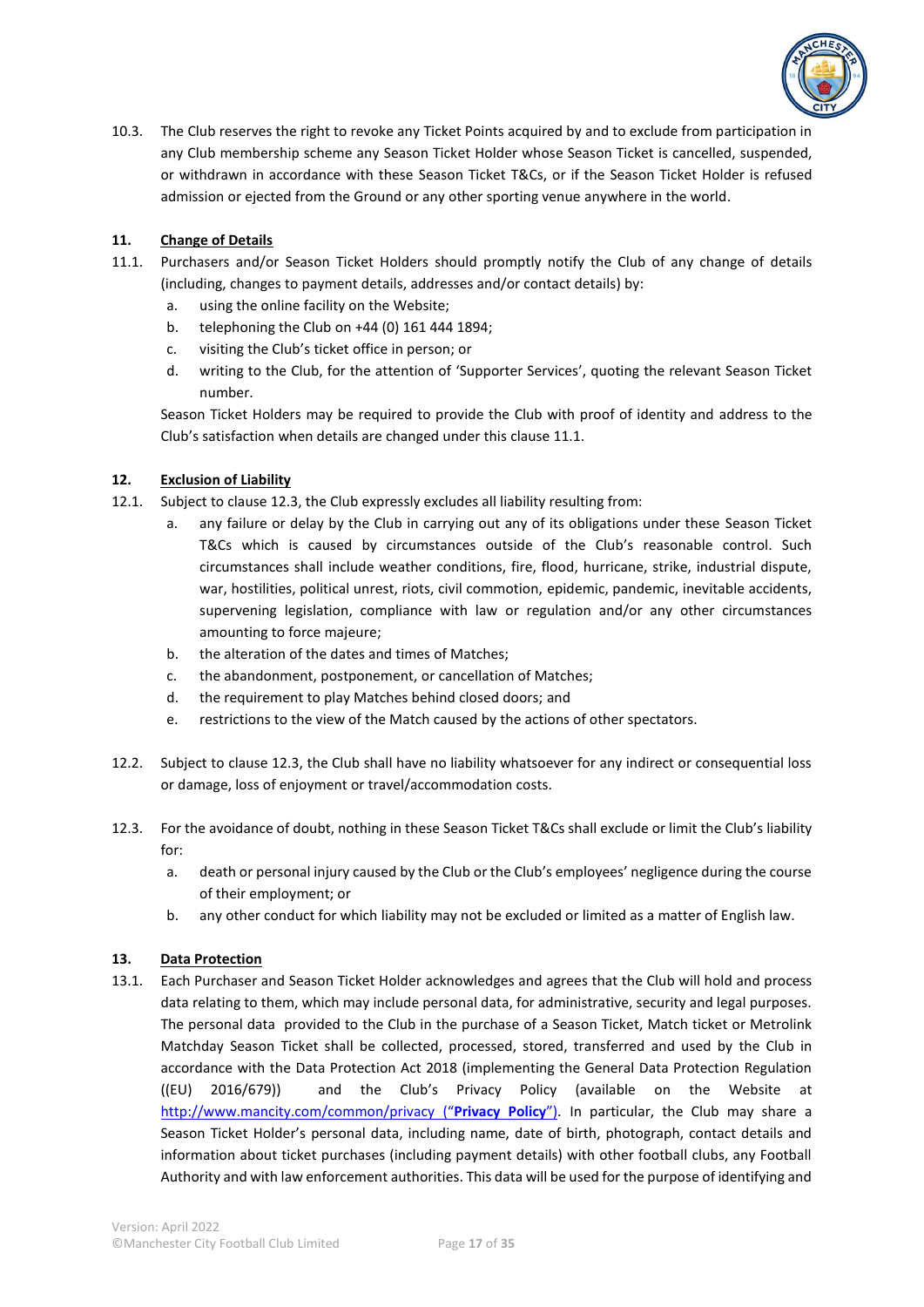

preventing violent and antisocial behaviour at matches, including racial, homophobic, or discriminatory abuse, chanting or harassment and with enforcing sanctions under the Commitment. The Club may also share data in order to support with the handling of fan enquiries and to allow for rapid identification of fans in the event of incidents including health emergencies and general crowd control emergencies. For more information on how the Club processes and shares personal data, please consult the Club's Privacy Policy.

- 13.2. All persons who enter the Ground using a Season Ticket acknowledge that photographic images and/or video recordings and/or feeds (and/or still taken therefrom) may be taken of them and may also be used by way of example and without limitation in televised coverage of Matches and/or for promotional, editorial or marketing purposes by the Club, one or more Football Authority, or other third parties, and use of a Season Ticket to enter the Ground constitutes consent to such use.
- 13.3. All Season Ticket Holders agree that the Matches for which the Season Tickets have been purchased are public, and that their appearance and actions inside and in the perimeter of the Ground are public in nature and that they shall have no expectations of privacy with regards their actions or conduct at Matches.

# **14. General**

- 14.1. These Season Ticket T&Cs (and all documents referred to herein) comprise the entire agreement between the Club and you in relation to the purchase of a Season Ticket and all ancillary benefits.
- 14.2. The Club reserves the right to make amendments to these Season Ticket T&Cs from time to time, provided that the amendments shall not result in any Season Ticket Holder receiving any less than the same or substantially similar benefits to those that the Season Ticket Holder was entitled to receive prior to such amendments in relation to the Season. Up to date versions of the Season Ticket T&Cs will be made available promptly on the Website, and hard copies will be available from the Club upon request.
- 14.3. If any provisions of these Season Ticket T&Cs are declared void, ineffective or unenforceable by any competent court, the remainder of the Season Ticket T&Cs shall remain in effect as if such void, ineffective or unenforceable clause or clauses had not been included.
- 14.4. The Club reserves the right to alter the Ticket Point scheme (including, the number of Ticket Points awarded for purchases and when they are awarded) from time to time in its absolute discretion.
- 14.5. The Club's failure to exercise, or delay in exercising, any right, power, or remedy provided by these Season Ticket T&Cs or by law shall not constitute a waiver of that right, power, or remedy.
- 14.6. Notwithstanding any other provision in these Season Ticket T&Cs and apart from any Football Authority, no other person other than the Purchaser or Season Ticket Holder (as applicable) or the Club has any rights under the Contracts (Rights of Third Parties) Act 1999 ("**Act**") to rely on or enforce any term of these Season Ticket T&Cs. Nothing in these Season Ticket T&Cs shall affect any right or remedy of a third party that exists or is available other than as a result of the Act.
- 14.7. These Season Ticket T&Cs shall be governed by and interpreted in accordance with English law and are subject to the exclusive jurisdiction of the courts of England.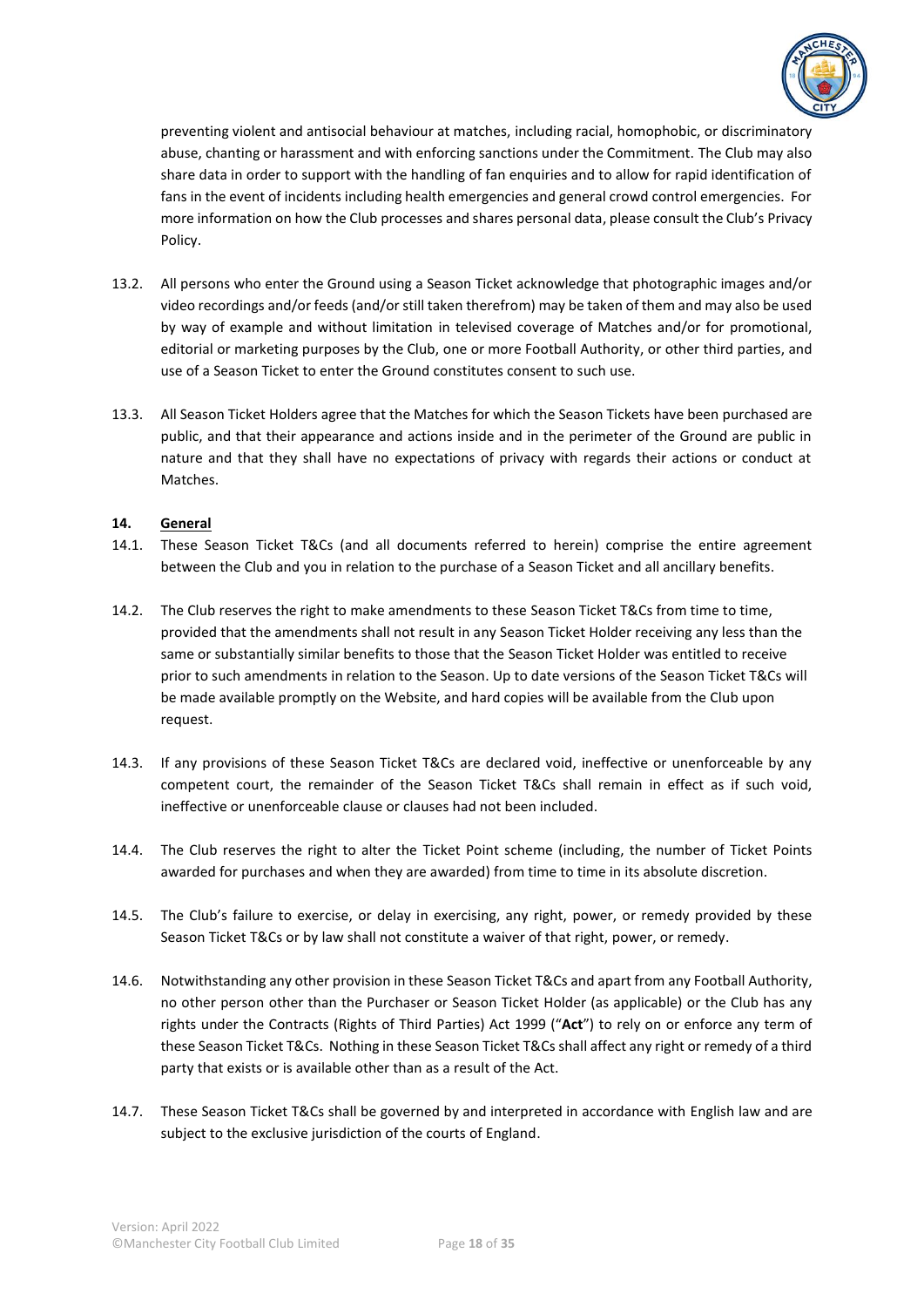

# **Part 2 – Season Ticket Benefits**

# **1. Match Entitlements**

1.1. A Season Ticket will entitle the Season Ticket Holder to attend the following Matches during the Season:

|                                                      | Superbia                                              | Platinum | Gold | Silver                                                                                                                                                                                                           | Value | <b>Premium Seating</b>                                                                                        |
|------------------------------------------------------|-------------------------------------------------------|----------|------|------------------------------------------------------------------------------------------------------------------------------------------------------------------------------------------------------------------|-------|---------------------------------------------------------------------------------------------------------------|
| Premier<br>League<br>Home<br><b>Matches</b>          | Nineteen<br>(19)                                      | All      | All  | Fourteen<br>(14)<br>guaranteed<br>(being<br>all<br>except<br>Category A<br>Matches<br>(priority to<br>purchase<br>these<br>matches<br>will<br>be<br>given<br>to<br>Silver<br>the<br>Season<br>Ticket<br>Holder)) | All   | All                                                                                                           |
| Premier<br>League<br>Away<br><b>Matches</b>          | Nineteen<br>(19)<br>but<br>see<br>clause 1.2<br>below | N/A      | N/A  | N/A                                                                                                                                                                                                              | N/A   | N/A                                                                                                           |
| FA<br>Cup<br>Home<br><b>Matches</b>                  | All                                                   | N/A      | N/A  | N/A                                                                                                                                                                                                              | N/A   | The first three<br>(3)<br>home domestic Cup<br>matches during the<br>Season<br>but see clause<br>1.3<br>below |
| FA<br>Cup<br>Away<br><b>Matches</b>                  | All<br>but<br>see<br>clause 1.2<br>below              | N/A      | N/A  | N/A                                                                                                                                                                                                              | N/A   | N/A                                                                                                           |
| League Cup<br>Home<br><b>Matches</b>                 | All                                                   | N/A      | N/A  | N/A                                                                                                                                                                                                              | N/A   | The first three (3)<br>home domestic Cup<br>matches during the<br>Season but see clause<br>1.3 below          |
| League Cup<br>Away<br><b>Matches</b>                 | All<br>but<br>see<br>clause 1.2<br>below              | N/A      | N/A  | N/A                                                                                                                                                                                                              | N/A   | N/A                                                                                                           |
| <b>UEFA</b><br>Competition<br>Home<br><b>Matches</b> | All                                                   | N/A      | N/A  | N/A                                                                                                                                                                                                              | N/A   | N/A                                                                                                           |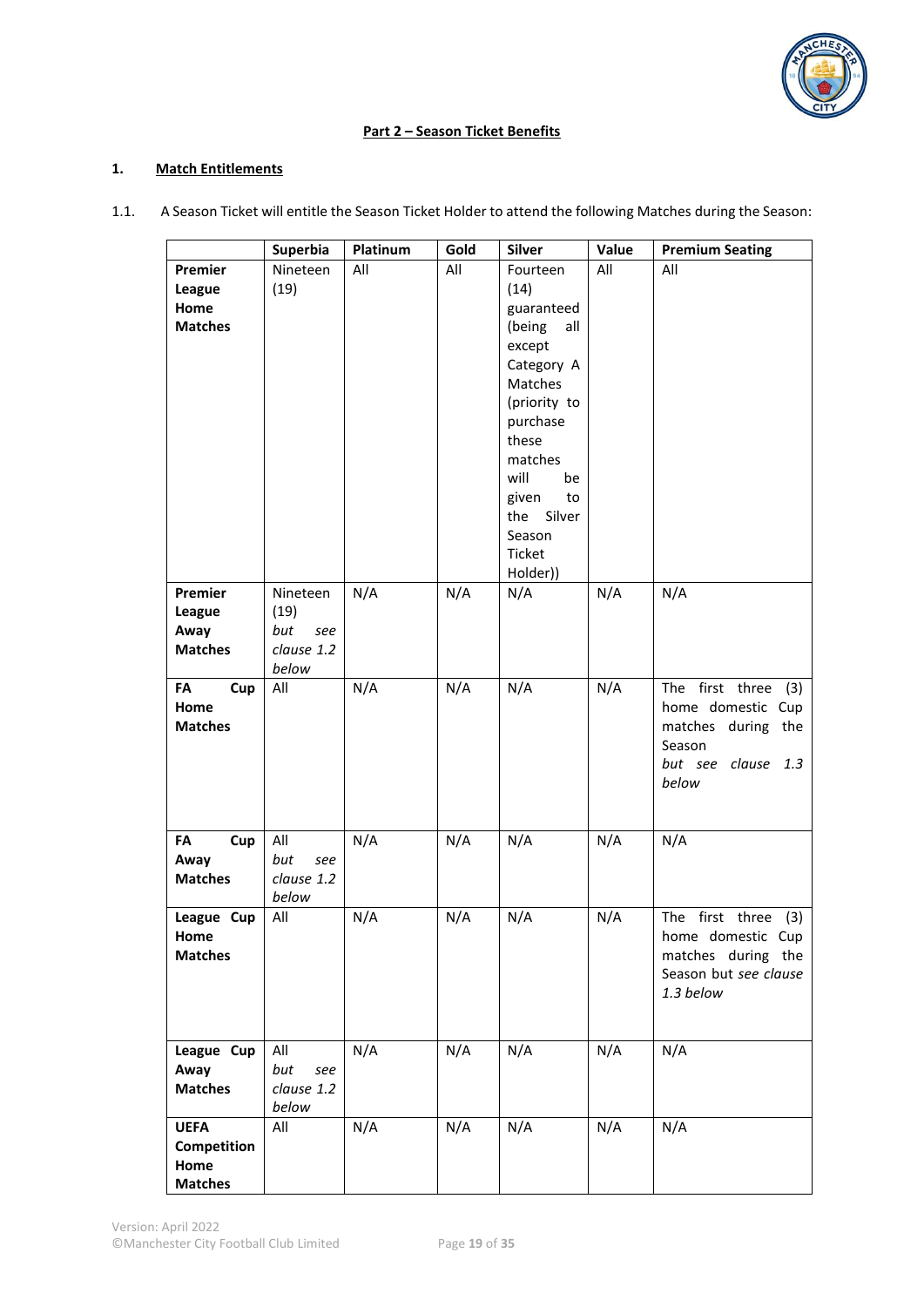

| <b>UEFA</b>    | All        | N/A | N/A | N/A | N/A | N/A |
|----------------|------------|-----|-----|-----|-----|-----|
| Competition    | but<br>see |     |     |     |     |     |
| Away           | clause 1.2 |     |     |     |     |     |
| <b>Matches</b> | below      |     |     |     |     |     |
| Pre-season     | All        | N/A | N/A | N/A | N/A | N/A |
| friendly       |            |     |     |     |     |     |
| home<br>and    |            |     |     |     |     |     |
| away           |            |     |     |     |     |     |
| <b>Matches</b> |            |     |     |     |     |     |

- 1.2. There is a small chance that the number of Away tickets allocated to the Club in respect of Away Matches may not be sufficient to provide each Superbia Season Ticket Holder with the Away Match ticket allocations specified above*.* In the unlikely event this occurs, the number of Ticket Points of each Superbia Season Ticket Holder will be used to determine priority of allocation, with those with the highest number of Ticket Points taking priority. Each Season Ticket Holder will be notified if they have not secured an Away Match ticket for the relevant Away Match.
- 1.3. In respect of the Premium Seat Cup Match allocation, if the Club does not play three (3) home Domestic Cup Matches during the Season, any outstanding match entitlement cannot be carried over for the next Season or swapped to the UEFA Competition Home Matches.
- 1.4. For the avoidance of doubt, no refunds will be issued to the Purchaser of a Season Ticket or a Season Ticket Holder if:
	- a. the Club fails to qualify for or proceed past the initial round of any Cup Competition; or
	- b. the Superbia Season Ticket Holder does not receive nineteen (19) Away Match tickets due to the circumstances described in clause 1.2 above; or
	- c. no pre-season friendly matches are scheduled by the Club for the Season.

# **2. Additional Benefits**

2.1. In addition to the entitlement to attend the Matches specified above, Season Ticket Holders will also be entitled to:

|                                                                                                                                                          | <b>Superbia</b>                            | <b>Platinum</b> | <b>Silver</b> | Gold | Value                                            | <b>Premium</b><br><b>Seats</b> |
|----------------------------------------------------------------------------------------------------------------------------------------------------------|--------------------------------------------|-----------------|---------------|------|--------------------------------------------------|--------------------------------|
| <b>Ticket Points on Purchase</b><br>of a Season Ticket (Ticket<br>Points allocated prior to the<br>start of the season).                                 | 2,000                                      | 380             | 140           | 190  | 190                                              | 380                            |
| <b>Double Ticket Points for</b><br>other home ticket<br>purchases (Ticket Points<br>allocated within 7-working<br>days of the Match taking<br>place).    | $N/A$ as all<br>matches<br>are<br>included |                 | ⊗             | ⊠    | Œ                                                |                                |
| Select an available seat at<br>the Ground which will be<br>allocated to Season Ticket<br><b>Holders for the Season for</b><br>all-inclusive home Matches |                                            |                 |               |      | Allocated<br>Seat is<br>chosen<br>by the<br>Club |                                |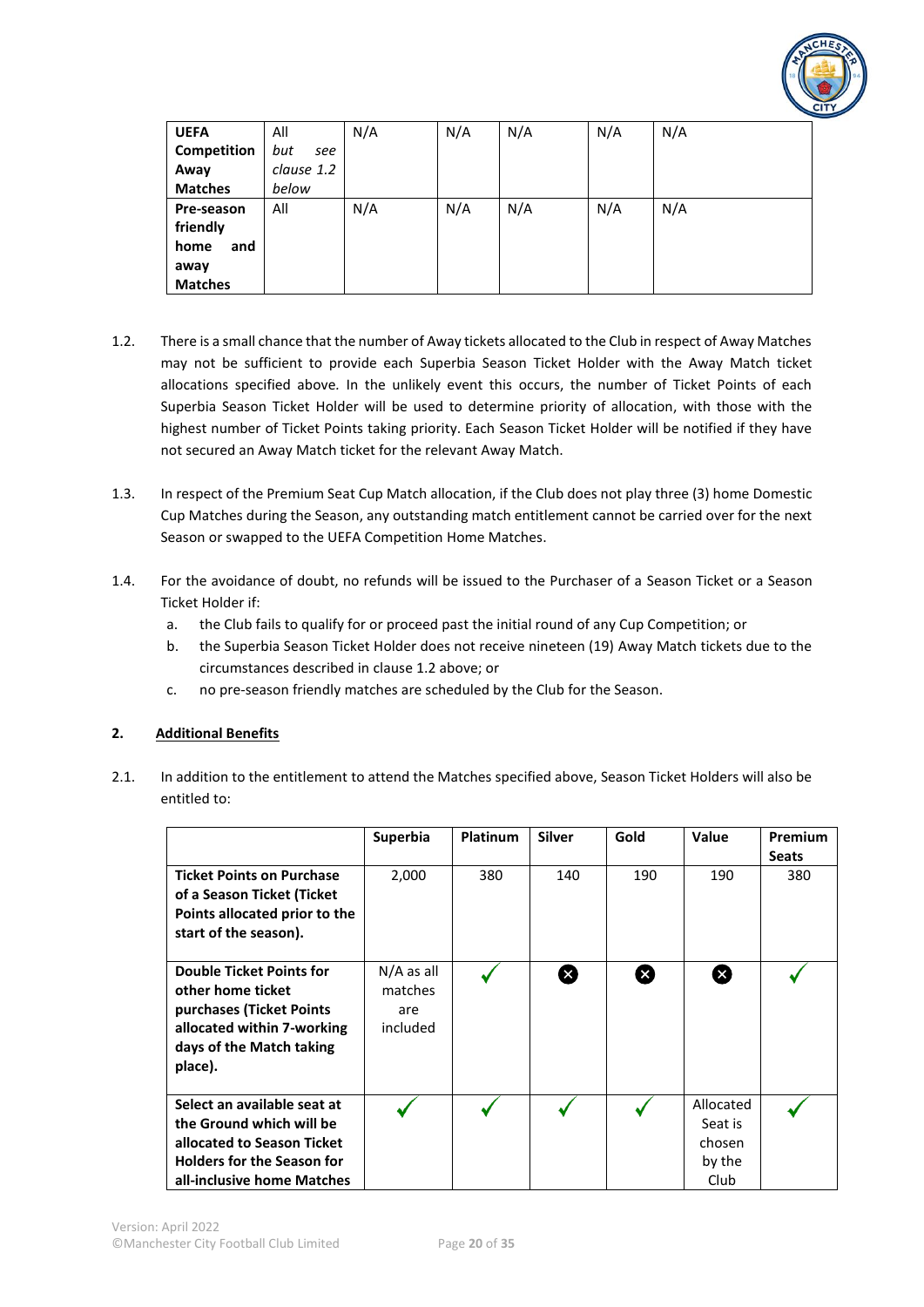

| (subject to availability and<br>clauses 8.6 and 8.7 of the<br>General T&Cs)                                                                                                                                                |                                     |                          |                          |                          |                          |                                         |
|----------------------------------------------------------------------------------------------------------------------------------------------------------------------------------------------------------------------------|-------------------------------------|--------------------------|--------------------------|--------------------------|--------------------------|-----------------------------------------|
| <b>Sell Premier League tickets</b><br>via the Ticket Exchange<br>facility in accordance with<br>the Ticket Exchange T&Cs<br>(as set out in Part 6 of these<br><b>Season Ticket T&amp;Cs)</b>                               |                                     |                          |                          |                          |                          |                                         |
| <b>Entry or priority access</b><br>(depending on availability)<br>to official Season Ticket<br>Holder events arranged by<br>the Club                                                                                       |                                     |                          |                          |                          |                          |                                         |
| <b>Discounts in official Club</b><br>retail outlets and in respect<br>of purchases of<br>merchandise made through<br>the Website and Club<br>telephone sales channels<br>(excluding sales items)                           | 15%                                 | 10%                      | 10%                      | 10%                      | 10%                      | 15%                                     |
| <b>Free Cityzens Membership</b><br>(terms and conditions<br>apply)                                                                                                                                                         |                                     |                          |                          |                          |                          |                                         |
| An option to join any or all<br>the Cup Schemes (subject<br>to availability). Associated<br>home ticket points<br>allocated following the<br>Club's final Match in each<br>Competition.                                    | $N/A$ as all<br>matches<br>included |                          |                          |                          |                          | See<br>clause<br>$2.2^{\circ}$<br>below |
| <b>Exclusive window to</b><br>purchase tickets for<br>matches in each Cup<br><b>Competition (where the</b><br><b>Season Ticket Holder has</b><br>not signed up to the Club's<br><b>Cup Scheme)</b><br>See clause 2.3 below | $N/A$ as all<br>matches<br>included |                          |                          |                          |                          |                                         |
| <b>An MCWFC Season Ticket</b><br>(separate terms and<br>conditions apply)                                                                                                                                                  |                                     | Option<br>to<br>purchase | Option<br>to<br>purchase | Option<br>to<br>purchase | Option<br>to<br>purchase | Option<br>to<br>purchase                |
| An option to purchase a<br><b>Metrolink Matchday</b><br><b>Season Ticket (subject to</b><br>availability and the<br><b>Metrolink Matchday</b><br><b>Season Ticket T&amp;Cs)</b>                                            |                                     |                          |                          |                          |                          |                                         |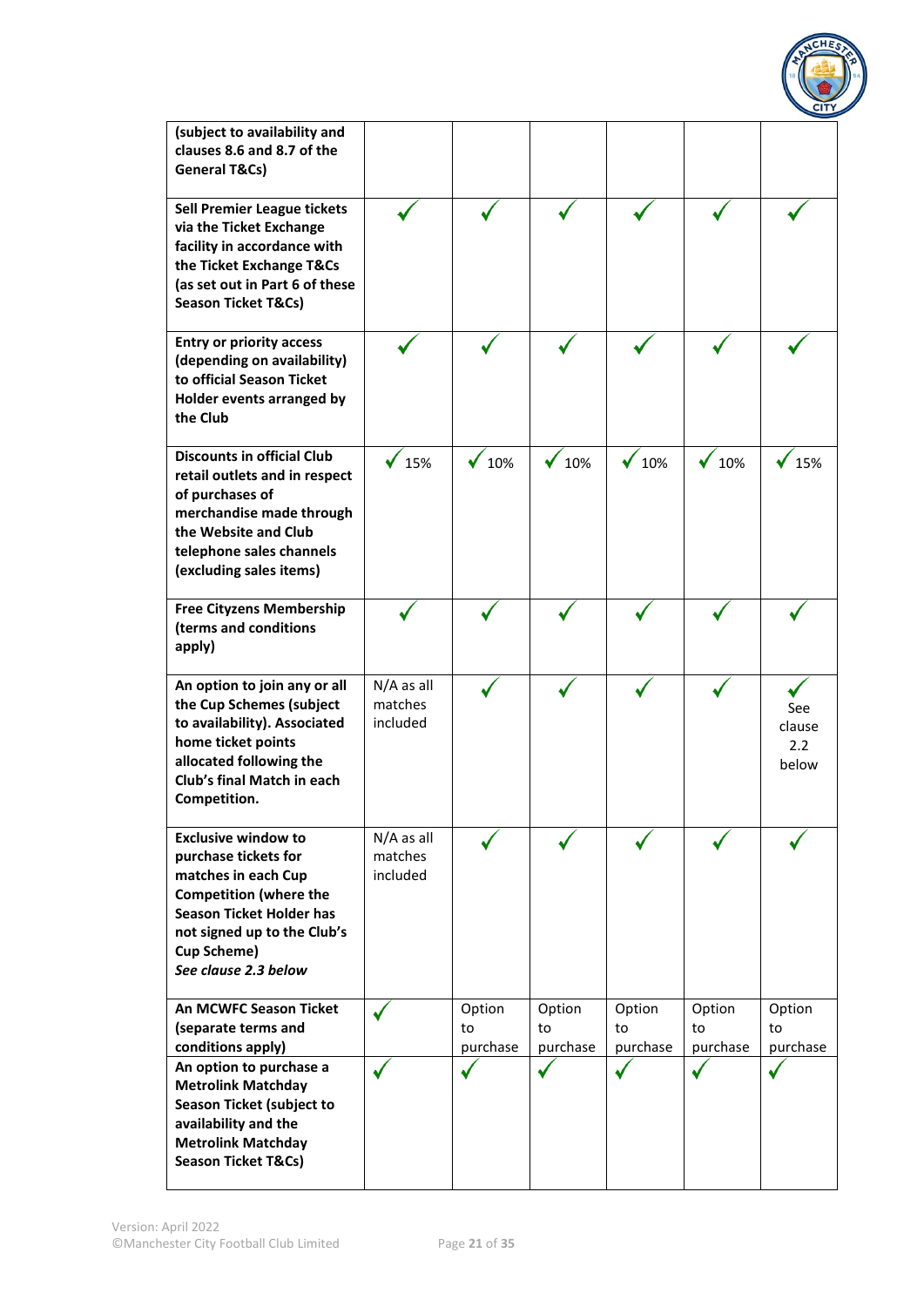

| Other | If required | *Please |
|-------|-------------|---------|
|       | to          | see     |
|       | relocate,   | below   |
|       | exclusive   |         |
|       | priority    |         |
|       | window to   |         |
|       | select      |         |
|       | alternative |         |
|       | seats.      |         |

\* One (1) complimentary matchday programme per Inclusive Match Access to Premium Seat concourses and facilities 90 minutes before kick-off, at half time and for 60 minutes after the final whistle.

- 2.2. With respect to a Premium Seat Season Ticket Holder's option to subscribe to a Cup Scheme, although certain Cup Competition Matches may form part of the Premium Seat Season Ticket Benefits, Premium Seat Holders (save for Superbia Premium Seat Holders) will still need to join the Cup Schemes to ensure that they automatically purchase tickets for all rounds of the respective Cup Competitions.
- 2.3. In respect of non-Cup Scheme Season Ticket Holders who purchase tickets to a Cup Match, the Club cannot guarantee that a Season Ticket Holder's allocated seat at the Ground will be available and, as such, an alternative seat may need to be selected and purchased prior to the Match.
- 2.4. For the avoidance of doubt:
	- a. Season Tickets do not automatically include access to any of the Club's reserve team matches; and
	- b. the Club shall not be required to provide Season Ticket Holders with any travel or accommodation in respect of any Away Matches or any visas, permits or consents required for travel to any Away Match.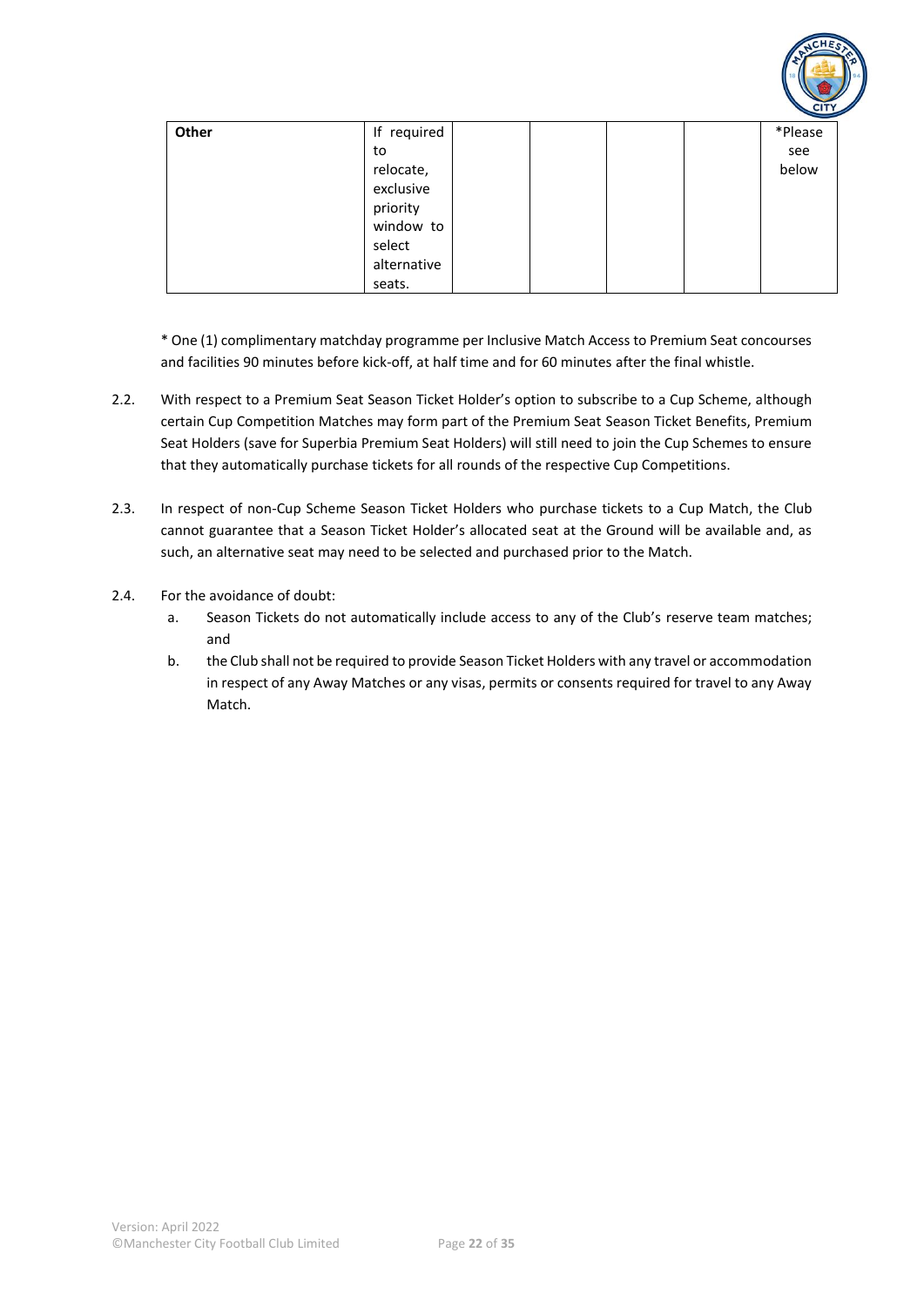

# **Part 3 – Cup Scheme Terms and Conditions**

In addition to the General T&Cs set out in Part 1 of this document and the Season Ticket Benefits set out in Part 2, the following terms and conditions ("**Cup T&Cs**") shall apply to Season Ticket Holders who join a Cup Scheme ("**Cup Scheme Season Ticket Holders**") (in respect of each Cup Scheme which the Season Ticket Holder joins).

# **1. Types of Cup Schemes**

- 1.1. The Club operates the following three (3) Cup Schemes:
	- (i) the FA Cup Scheme;
	- (ii) the League Cup Scheme; and
	- (iii) the UEFA Competition Cup Scheme.

# **2. Eligibility**

2.1. The Cup Scheme is open to all Season Ticket Holders save for Superbia Season Ticket Holders or Superbia Premium Seat Holders.

**Note**: Where an eligible 2021/22 Season Ticket Holder has joined the Direct Debit Scheme and their Season Ticket has been automatically renewed for the 2022/23 season on that basis, membership of any Cup Schemes joined by that Season Ticket Holder in previous Seasons will not renew automatically.

- 2.2. Eligible Season Ticket Holders shall be entitled to apply to join each of the Cup Schemes individually (for the avoidance of doubt, eligible Season Ticket Holders can join any or all the Cup Schemes).
- 2.3. **Premium Seat Holders:** although Cup games may form part of their Season Ticket Benefits, Premium Seat Holders (save for Superbia Premium Seat Holders) will still need to join the Cup Scheme by the relevant date to ensure that they automatically receive tickets for all rounds of the respective Cup competitions.

# **3. Benefits**

- 3.1. Cup Scheme Season Ticket Holders are entitled to:
	- a. and commit to purchasing, a ticket to every home Match of the relevant Cup Competition to which they subscribe;
	- b. 'priority access' to purchase tickets from the Club's allocation for each Away Match in the relevant Cup Competition, including any final(s) (subject to availability); and
	- c. Ticket Points for joining the Cup Scheme in accordance with the Ticket Points scheme operated by the Club from time to time. For the avoidance of doubt, Ticket Points are not awarded in respect of Away Matches.

**Note:** 'Priority access' shall mean priority over all Season Ticket Holders who have not joined the relevant Cup Scheme (except for Superbia Season Ticket Holders who are entitled to attend such Matches as part of their Season Ticket Benefits). Priority between Cup Scheme Season Ticket Holders of the relevant Cup Scheme shall be determined by the number of Ticket Points accrued at that point in the Season. For the avoidance of doubt, Cup Scheme Season Ticket Holders with the highest number of Ticket Points will take priority over those who have fewer Ticket Points in this situation.

# 3.2. In respect of the process for home Matches:

a. the Club will automatically collect payment for tickets to home Matches in the relevant Cup Competition on or around the date on which tickets go on general sale using the payment details provided by the Cup Scheme Season Ticket Holder to the Club (which must be either credit or debit card payment details) and the Season Ticket Holder authorises the Club to do the same. Once payment has been collected, no refunds will be given;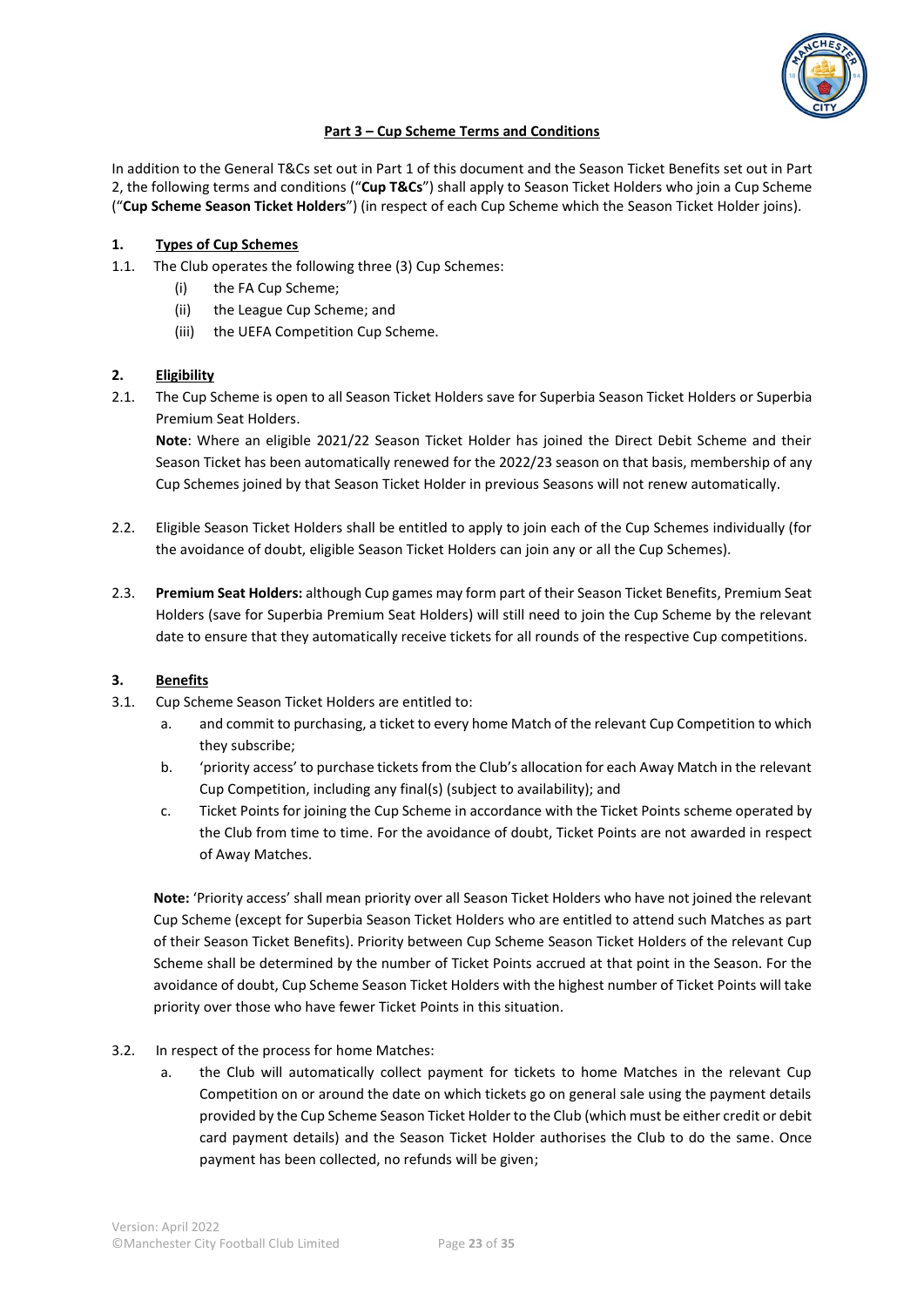

- b. the Club shall not be required to inform Cup Scheme Season Ticket Holders that payment has been taken in respect of any ticket for any home Match in the relevant Cup Competition. The Club shall not be liable for any bank and / or credit card charges that may be incurred by any Cup Scheme Season Ticket Holder as a result of payment being collected in this way;
- c. for the FA Cup Scheme and League Cup Scheme only (all Season Tickets except Premium Seats), the price of home Cup Match tickets up to, but not including, the quarter final stage of the relevant Cup Competition will be subject to the published price cap applicable to the relevant Cup Scheme. This price cap will be notified to Cup Scheme Season Ticket Holders by the Club on the Website, and at the Club ticket office. **Please note there is no price cap for Premium Seat Holders who will pay the full prevailing rate set for the seat.**
- 3.3. In respect of the process for Away Matches:
	- a. when the priority window in respect of each Away Match opens, it will be published on the Website and Cup Scheme Season Ticket Holders should follow the procedure on the Website to purchase a ticket during the priority window;
	- b. the relevant ticket must be paid for in full at the time of purchase of the individual ticket.
- 3.4. For the avoidance of doubt, Cup Scheme Season Ticket Holders shall still be required to pay for a ticket to every Match (home and away) in the relevant Cup Competition(s) for which it has subscribed to the Cup Scheme.
- 3.5. **Please note: the Club cannot make any guarantees that Official Guidelines may not change and as a result the Club may need to: (i) reduce the number of tickets available for a particular Match; and/or (ii) tighten eligibility requirements for the Cup Scheme; and/or (iii) introduce a ballot system for tickets.**

# **4. Cup Scheme Specific Terms**

- 4.1. Where valid payment is received, the Cup Scheme Season Ticket Holder's Season Ticket will be activated to allow entry to the Ground for the relevant Cup Match.
- 4.2. It is the responsibility of each Cup Scheme Season Ticket Holder to keep the Club informed of any changes to that Cup Scheme Season Ticket Holder's payment details. If payment is declined for any reason (or if the Cup Scheme Season Ticket Holder otherwise indicates to the Club that the Cup Scheme Season Ticket Holder wishes to leave the Cup Scheme):
	- a. the Cup Scheme Season Ticket Holder will not be permitted entry to the relevant Match; and
	- b. that Cup Scheme Season Ticket Holder's subscription to the Cup Scheme will be terminated.
- 4.3. In the event of termination of a Cup Scheme before the end of the Season, all benefits associated with the Cup Scheme shall cease.
- 4.4. Any Ticket Points due to the Season Ticket Holder for joining the Cup Scheme will be added following the final Cup Match for the respective Cup Competition each Season.
- 4.5. To receive Cup Scheme Ticket Points, Season Ticket Holders must have registered to join the relevant Cup Scheme(s) by the following dates:
	- a. Joining all three (3) Cup Schemes, by 31 August 2022;
	- b. The UEFA Competition Cup Scheme, by 31 August 2022;
	- c. The League Cup Scheme, by 31 August 2022;
	- d. The FA Cup Scheme, by 30 November 2022.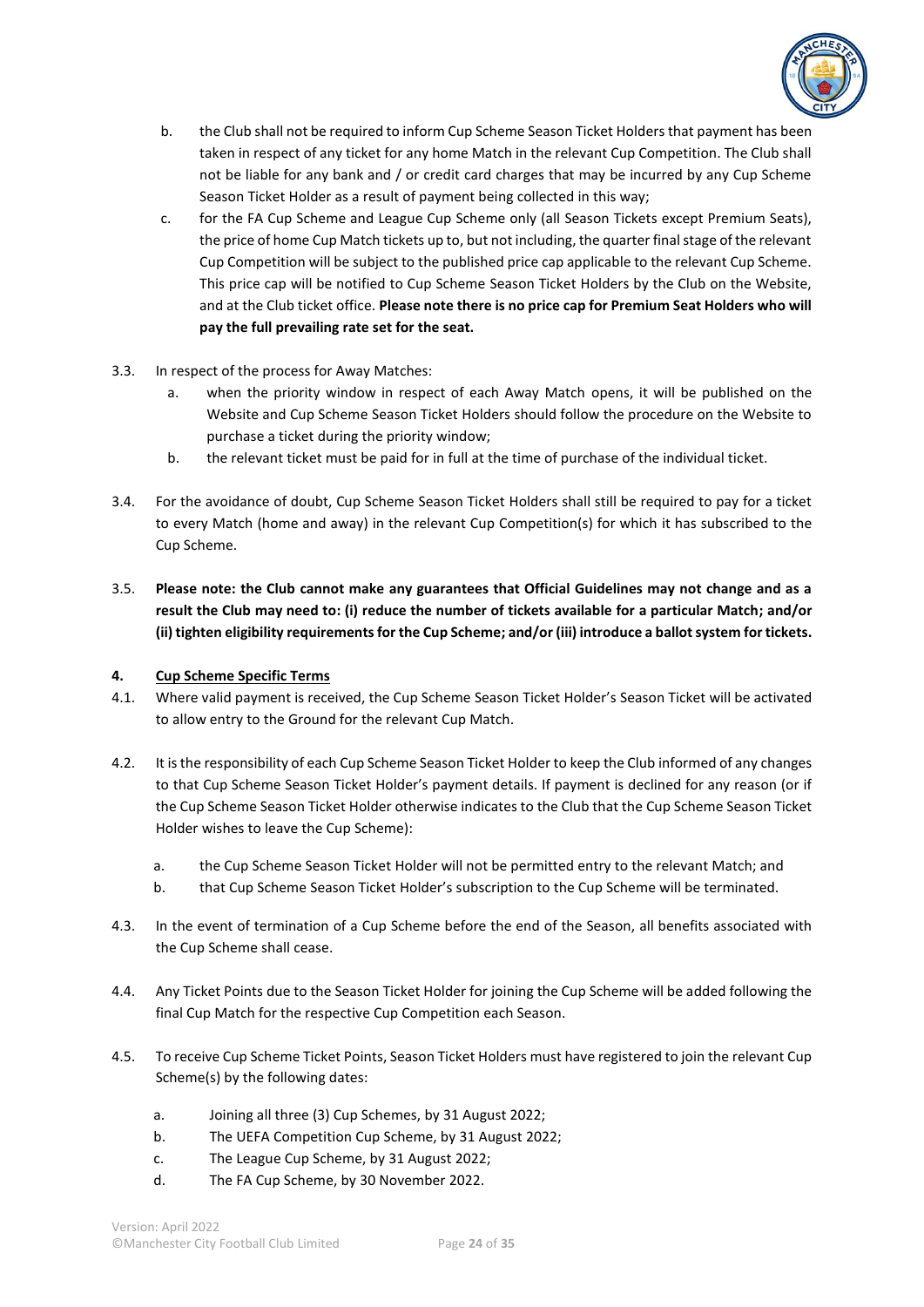

The Club may choose to extend any of these registration dates at its sole discretion.

- 4.6. Joining a Cup Scheme does not entitle a Cup Scheme Season Ticket Holder to purchase additional Cup Match tickets on behalf of any other person or for use by any other person. For the avoidance of doubt, an eligible Season Ticket Holder who has subscribed for a Cup Scheme may only purchase one (1) ticket to each Cup Match relevant to that Cup Scheme for his/her own personal use.
- 4.7. Should a Cup Scheme Season Ticket Holder be required to relocate for a Cup Match at the Ground in accordance with clause 8.6 or 8.7 of the General T&Cs, the Club will provide a period for Cup Scheme Season Ticket Holders to select alternative seats before seats are offered to Season Ticket Holders who have not joined the relevant Cup Scheme (other than Superbia Season Ticket Holders). This period will be determined by the Club and notified to the Cup Scheme Season Ticket Holders affected. The Season Ticket will be activated but the Season Ticket Holder must sit in the relocated seat, which will have been advised at point of sale. The Club reserves the right to resell the Season Ticket Holder's original seat if it is made available again for the Match. The Season Ticket Holder is not entitled to be notified of this and the supporter who has purchased the Season Ticket Holder's original seat is entitled to sit there.
- 4.8. If an Away Match is relocated to the Ground for any reason (including for safety reasons) but is deemed to be an Away Match for the purposes of the relevant Cup Competition, the Cup Scheme Season Ticket Holder will not be automatically entitled to a ticket for that Match under clause 3.1 of this Part 3, and such tickets must be purchased separately by the Cup Scheme Season Ticket Holder (in accordance with clause 3.1. of this Part 3).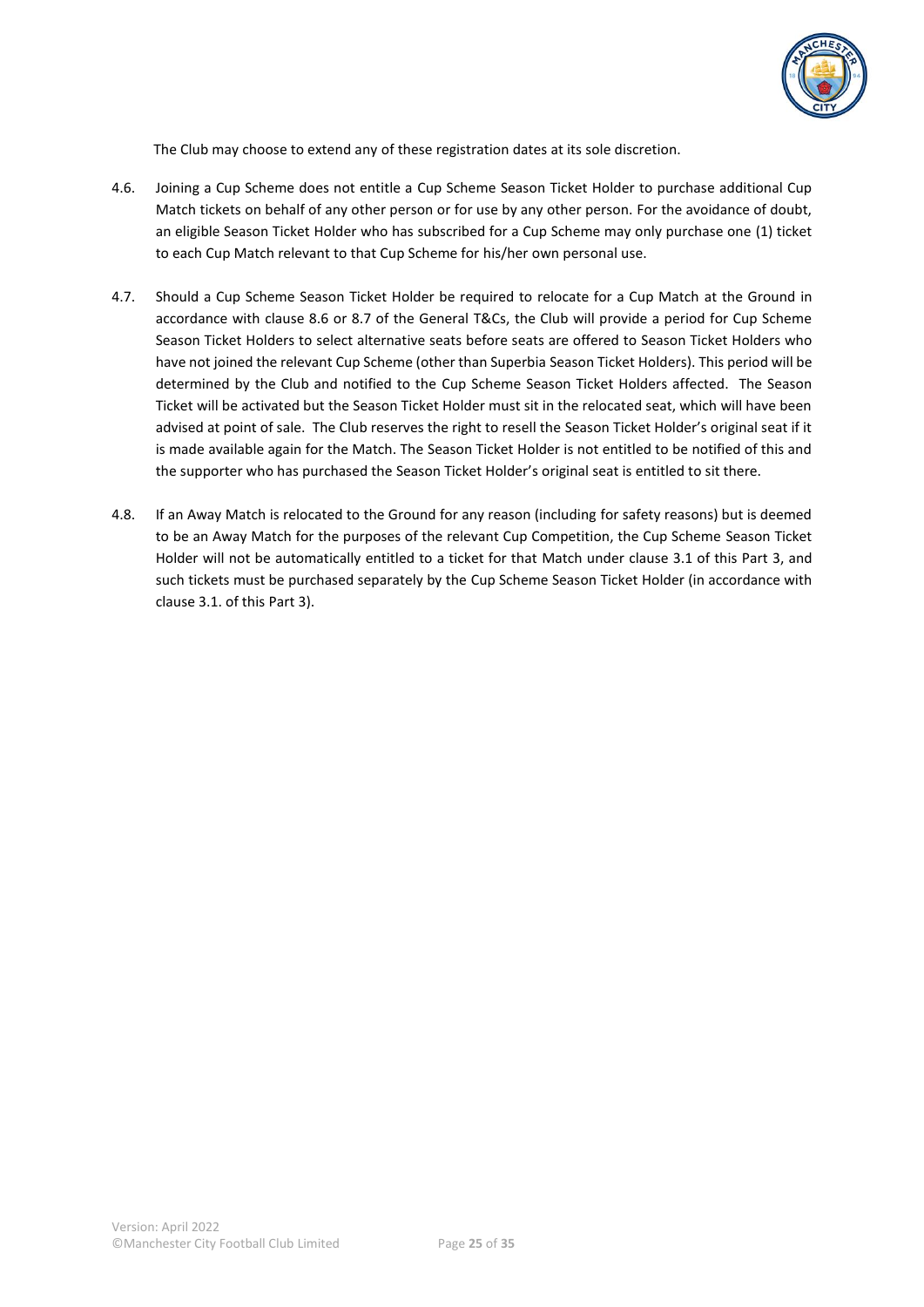

#### **Part 4 –Direct Debit Scheme Terms and Conditions**

In addition to the General T&Cs set out in Part 1 above, the following terms and conditions shall apply to Season Ticket Holders who wish to purchase a Season Ticket and/or Metrolink Matchday Season Ticket, using the Direct Debit Scheme.

- 1. To be eligible for the Direct Debit Scheme, Purchasers must:
	- a. be over 18 and have a UK bank account;
	- b. be applying to become a Season Ticket Holder; and
	- c. ensure that their application (including any amendments) is received by the Club by 5pm on Wednesday 29<sup>th</sup> June 2022.
- 2. An eligible Purchaser who wishes to pay by Direct Debit and who is accepted onto the Direct Debit Scheme shall be entitled to pay for their Season Ticket(s) by way of the "ten instalments payment plan", under which ten instalments of equal value will be taken in advance in each of the following months during the relevant season: July to April inclusive. An example of a Direct Debit payment schedule is set out below. Please note that the price of the Season Ticket and the amount of each instalment will be confirmed to the on application for the Direct Debit Scheme and may differ from the amounts shown below which are for illustration purposes only.

|                | Instalment<br>Schedule | Premium Seat<br>£1,600 | Superbia<br>£2,900 | Platinum<br>£900 | Gold<br>£850 |
|----------------|------------------------|------------------------|--------------------|------------------|--------------|
| $\mathbf 1$    | July                   | £160                   | £290               | £90              | £85          |
| $\overline{2}$ | August                 | £160                   | £290               | £90              | £85          |
| 3              | September              | £160                   | £290               | £90              | £85          |
| $\overline{4}$ | October                | £160                   | £290               | £90              | £85          |
| 5              | November               | £160                   | £290               | £90              | £85          |
| 6              | December               | £160                   | £290               | £90              | £85          |
| $\overline{7}$ | January                | £160                   | £290               | £90              | £85          |
| 8              | February               | £160                   | £290               | £90              | £85          |
| 9              | March                  | £160                   | £290               | £90              | £85          |
| $10\,$         | April                  | £160                   | £290               | £90              | £85          |

- 3. Details of the payment plan available shall be set out on the Website and during the booking process from time to time and may be subject to change. For the avoidance of doubt, the price of the Season Ticket purchased under the Direct Debit Scheme will be no more than the cash price of the Season Ticket.
- 4. It shall remain the responsibility of the Purchaser to ensure that all instalments are paid to the Club on the relevant instalment due date. The time for payment of each instalment shall be of the essence.
- 5. If an instalment fails, the Purchaser will receive a notification (this may be one of the following but not restricted to a telephone call, letter, email, or SMS) via the Club and the Purchaser shall be responsible for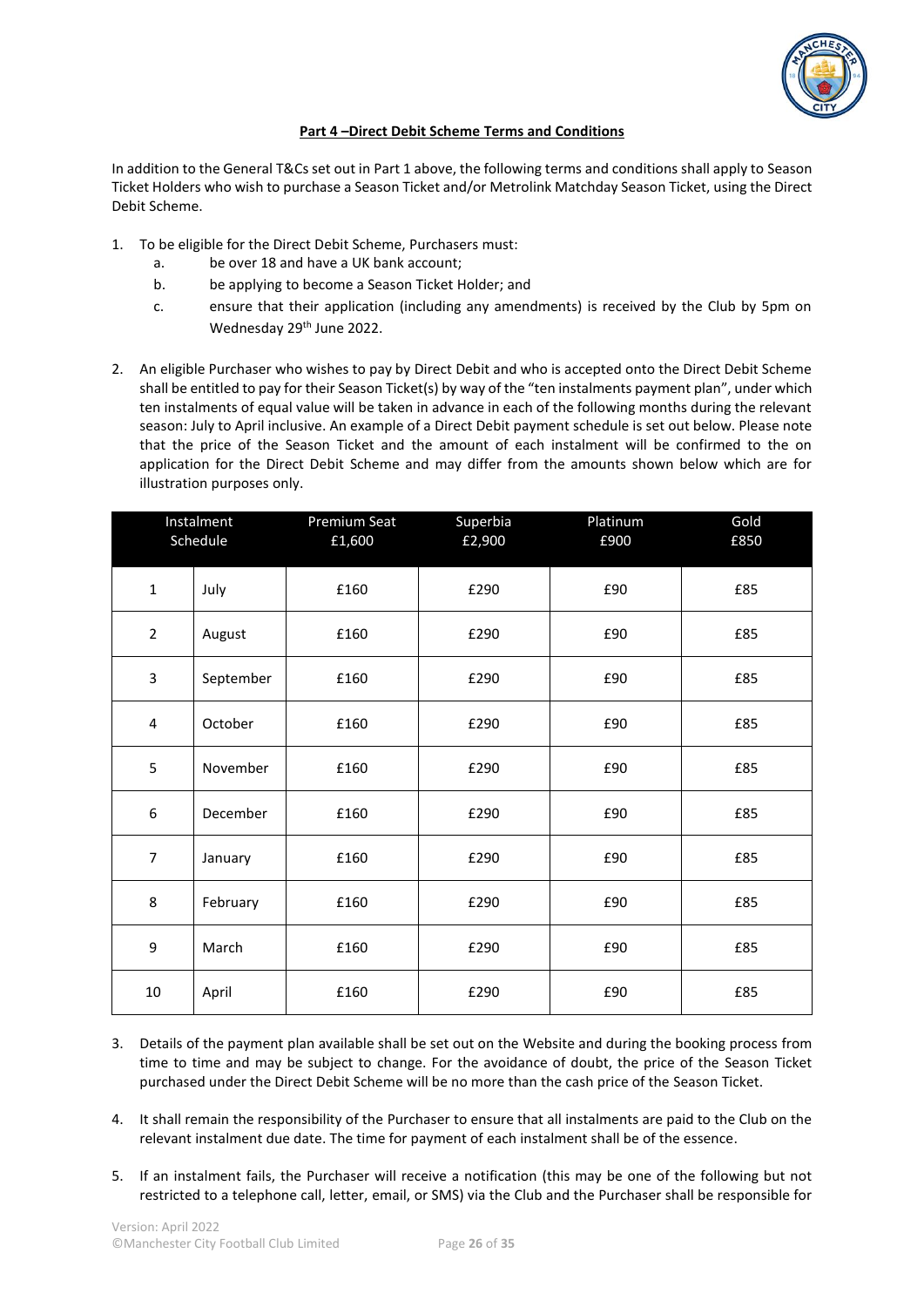

ensuring that the unpaid instalment is promptly paid to the Club. It shall remain the responsibility of the Purchaser to contact Supporter Services by the date provided in any notification received regarding the failed instalment(s).

- 6. On each occasion where the Club receives a failed payment notification or where payment is not made in accordance with clause 10 below following cancellation of the Direct Debit Scheme, the Club reserves the right to:
	- a. re-issue the payment on the next direct debit payment date;
	- b. charge an additional administration fee of £10 for each payment not received by the Club (save on the first occasion, where the Season Ticket Holder shall have a grace period of 7 days following notification of the failed instalment to pay the failed instalment);
	- c. remove the Season Ticket Holder from the Direct Debit Scheme and require payment in full for the remaining balance outstanding against the Season Ticket (save on the first occasion, where the Season Ticket Holder shall have a grace period of 14 days following notification of the failed instalment to pay the failed instalment);
	- d. terminate and cancel or suspend the Purchaser's Season Ticket for all remaining fixtures (save on the first occasion, where the Season Ticket Holder shall have a grace period of 21 days following notification of the failed instalment to pay the failed instalment);
	- e. revoke all Ticket Points and all Season Ticket Benefits acquired by the Season Ticket Holder; and/or
	- f. restrict the Purchaser from renewing the Season Ticket(s) in the future;
	- g. prohibit the Purchaser from using their Season Ticket to enter any Match or from purchasing tickets to any future Match or any other Club products/services; and/or
	- h. take such action as the Club deems necessary to recover sums due to the Club and the Club reserves the right to appoint a third party to recover any such sums, irrespective of whether the previous failed payment has been rectified.
- 7. For the avoidance of doubt, any references to the Club taking action to recover sums due will include sums that are already overdue and sums which would have become due had the Season Ticket not been terminated (although the Club will use reasonable endeavours to mitigate its losses in relation to such future payments), plus any reasonable costs of collecting such sums.
- 8. The Club reserves the right to withdraw the Direct Debit Scheme at any time, with prior written notice to the Purchaser of at least ten working days. The Purchaser will have the option of paying the balance outstanding against their Season Ticket within 30 days of the withdrawal of the Direct Debit Scheme or cancelling their Season Ticket from the date that the next instalment would have fallen due.
- 9. It remains the responsibility of the Purchaser to advise the Club of any changes to their Club account or bank details, including name changes, contact telephone number and e-mail. Any changes to bank account details (including requests to change instalment dates) must be given to the Club no later than ten working days in advance of the next due instalment.
- 10. If during the Direct Debit Scheme, the Purchaser wishes to cancel their Direct Debit Scheme and change the method of payment, they must contact the Club no later than ten working days in advance of the next instalment failing due. The Purchaser must pay any outstanding balance against the Season Ticket in full when informing the Club of their intent to cancel the Direct Debit Scheme. If any outstanding balances against the Season Ticket are not paid at this time, the Club reserves the right to exercise the rights set out in clause 6 (a) – (h) above. For the avoidance of doubt, this is merely a right to amend the method of payment and not a right to cancel the Season Ticket.
- 11. If a Purchaser cancels their own Direct Debit mandate, the Club may remove the Purchaser from the Direct Debit Scheme unless within seven working days either new bank details have been received from the Purchaser or the Direct Debit mandate is reinstated.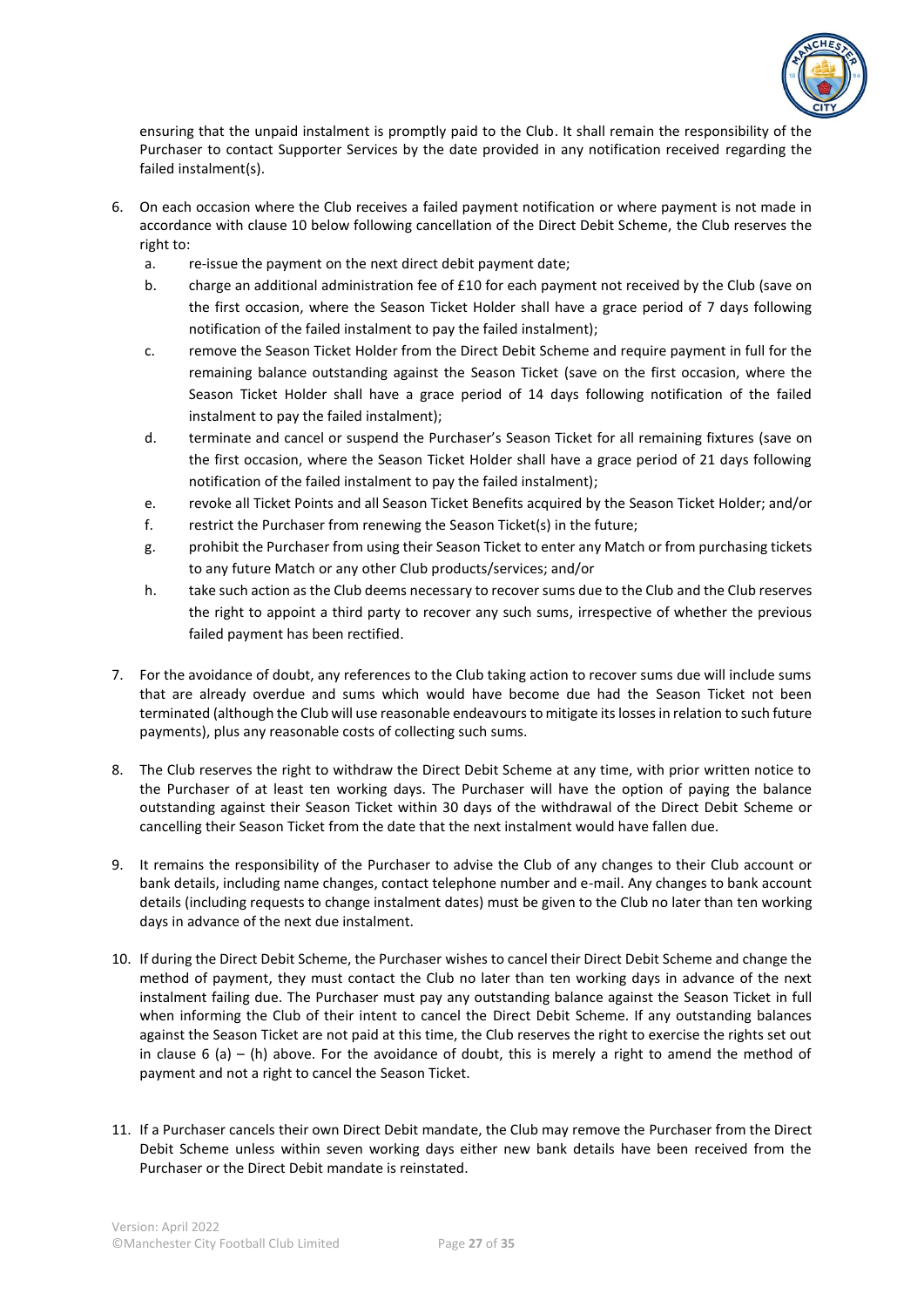

12. If a Purchaser cancels their Direct Debit Scheme or pays for their Direct Debit Scheme mandate in full prior to the final scheduled payment date in accordance with these terms and conditions, their Season Ticket will be deemed to have been cancelled and will not be automatically renewed for the following Season.

#### **AUTOMATIC RENEWAL**

**13. By signing up to the Direct Debit Scheme the Purchaser is agreeing to an automatic renewals scheme. This means that your Season Ticket will automatically be renewed for the following Season (including any qualifying add-on product purchased the previous Season, e.g., Cup Schemes and Metrolink Matchday Season Tickets). A Purchaser shall continue to be automatically enrolled in the Direct Debit Scheme each Season unless the Purchaser: (i) cancels the Season Ticket before the end of the relevant Season; or (ii) cancels the Direct Debit Scheme in accordance with clause 12; or (iii) the Direct Debit Scheme is withdrawn by the Club in accordance with clause 15.**

**Please note that if you elect to defer your Season Ticket in accordance with clause 4.2 of the General Terms and Conditions in Part 1 above, this will cancel your auto-renew subscription, and you would need to actively renew your Season Ticket in accordance with the process set out in the General Terms and Conditions in Part 1 above.**

- 14. Your Season Ticket shall therefore, subject to clause 15, automatically renew on an annual basis each Season in accordance with the following process:
	- a. within a reasonable timeframe prior to the end of each Season, the Club shall inform the Purchaser of: (i) the date on which the Season Ticket shall automatically renew (the "**Renewal Date**"); (ii) the price payable in respect of that Purchaser's Season Ticket for the subsequent Season; (iii) the methods by which the Purchaser may cancel their subscription for the subsequent Season; and (iv) the terms and conditions applicable to the subsequent Season's Season Ticket;
	- b. the Club shall take payment for the renewal of the Purchaser's Season Ticket by using the most recent payment card details provided to the Club by the Purchaser. If the Purchaser wishes to pay for the renewal of their Season Ticket using another payment method, they should inform the Club prior to the Renewal Date;
	- c. if a Purchaser does not wish to renew their Season Ticket for the subsequent Season, the Supporter must notify the Club in writing in the manner specified in the renewal notice;
	- d. if the Club does not receive confirmation from the Purchaser that they do not wish to renew their Season Ticket for the subsequent Season (in accordance with the methods set out in the renewal notice) then:
		- i. the Purchaser's Season Ticket shall automatically renew on the Renewal Date for the subsequent Season and the Purchaser shall not have any further right to cancel their Season Ticket for the subsequent Year; and
		- ii. the Purchaser will once again be enrolled on the Direct Debit Scheme; and
		- iii. the Purchaser shall be deemed to have accepted the terms and conditions which apply to that subsequent Season.
- 15. The Club shall be entitled in its absolute discretion to withdraw a Purchaser's Season Ticket from the automatic renewal process and/or amend such renewal process provided it is communicated to Purchasers sufficiently in advance.
- 16. If a Season Ticket Holder attends less than 10 Premier League home Matches during the Season and does not place their Season Ticket on the Ticket Exchange for the number of Premier League home Matches equivalent to the Match Difference (as defined below), then the relevant Season Ticket Holder's Season Ticket may not be automatically renewed for the following Season and any requested renewal will be granted or denied by the Club acting in its absolute discretion. By way of example only, if 6 Premier League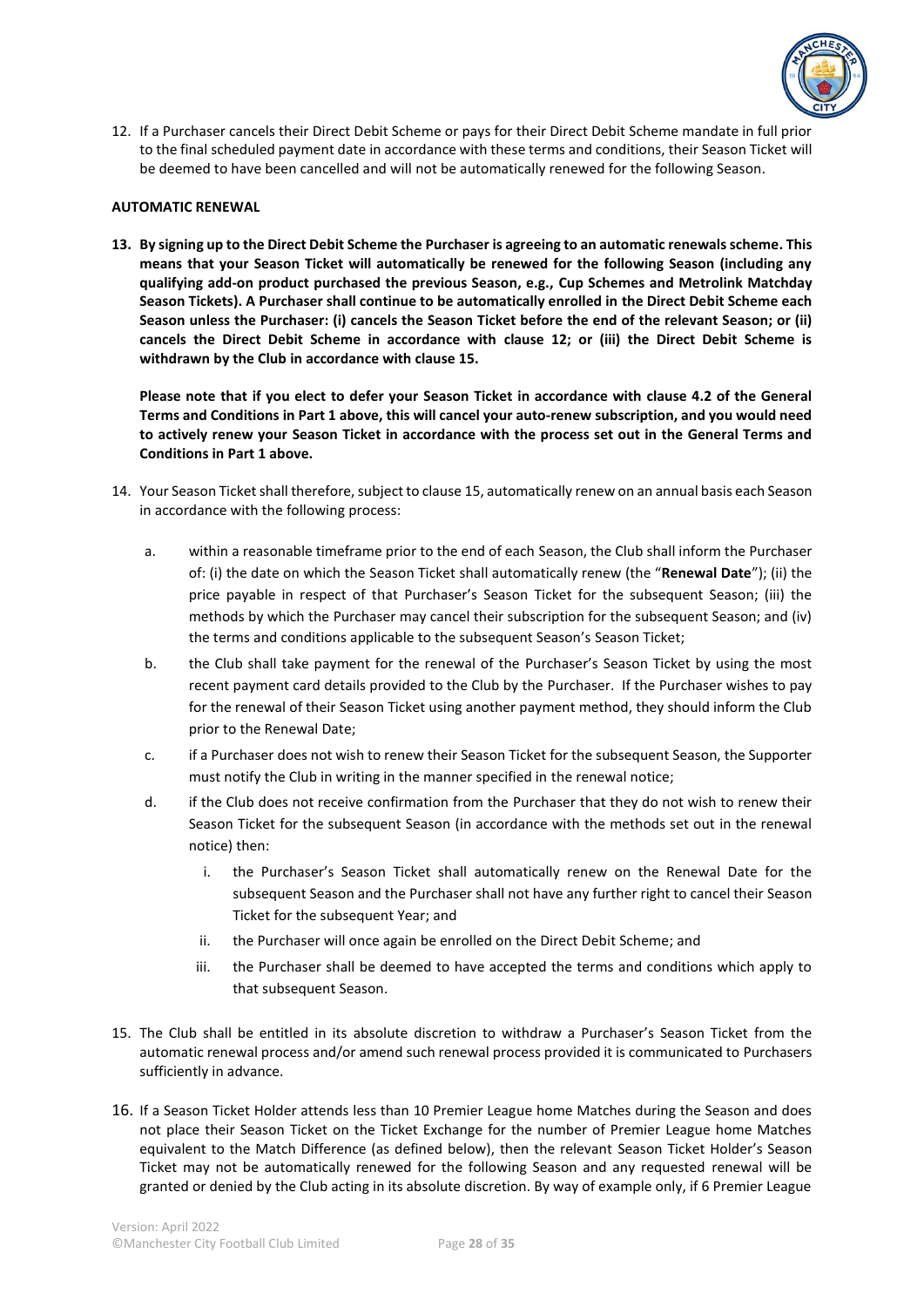

home Matches are attended then 4 Premier League home Matches must be listed on the Ticket Exchange for renewal to be automatic.

For the purposes of this clause, "**Match Difference**" means, where a Season Ticket Holder attends less than 10 Premier League home Matches during the Season, the difference between ten and the number of Premier League home Matches attended by that Season Ticket Holder.

17. Please note that the automatic renewals process and Direct Debit Scheme is no guarantee that a Purchaser will be entitled to a Season Ticket offering the same benefits, facilities, or seat choice as the previous Season.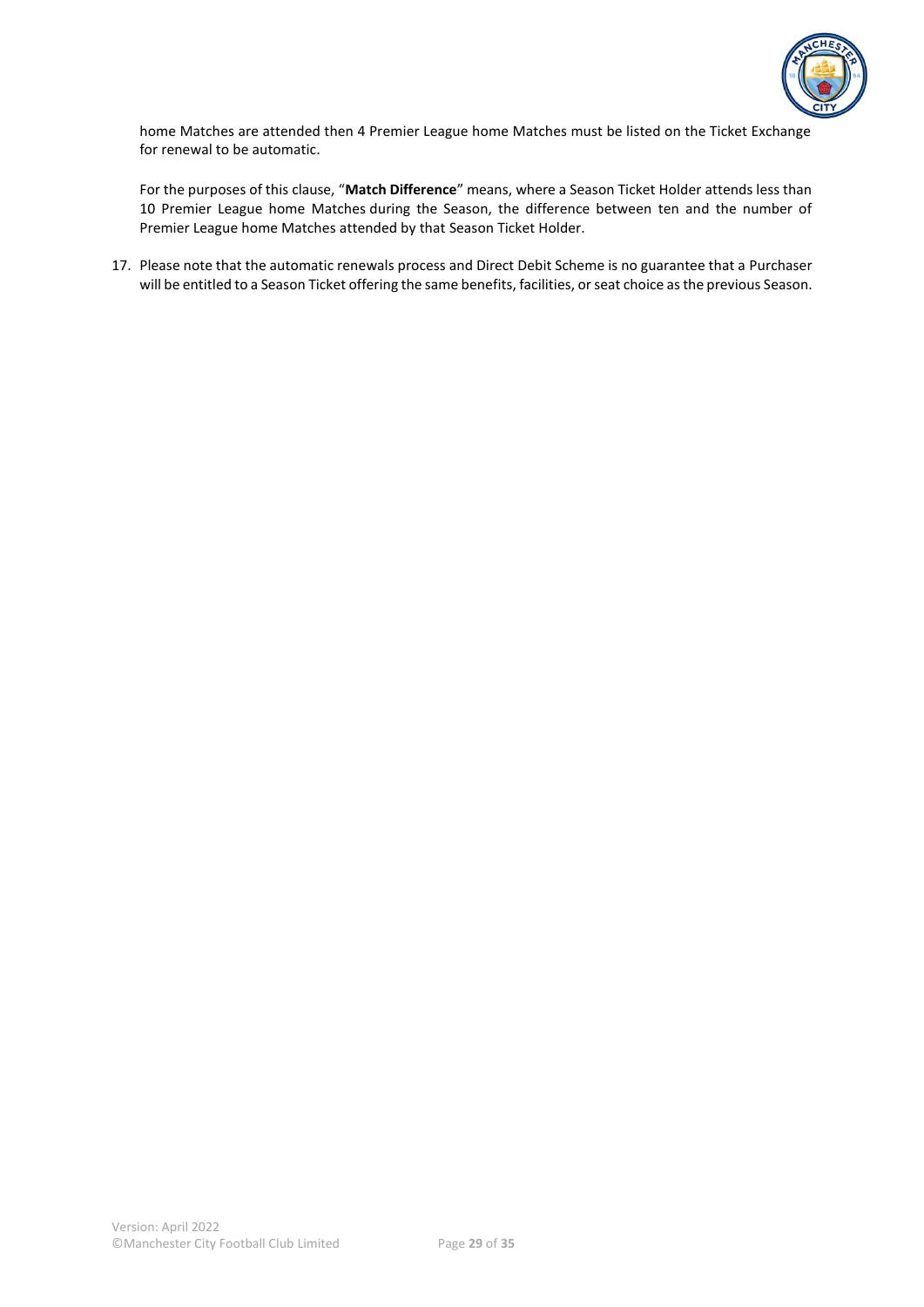

#### **Part 5 – Metrolink Matchday Season Ticket Terms and Conditions**

In addition to the General T&Cs set out in Part 1, the following terms and conditions shall apply to Season Ticket Holders who choose to purchase a Metrolink Matchday Season Ticket ("**MMST**").

- 1. A MMST entitles holders to travel to and from the Etihad Stadium for Club home Matches without further payment during the Season. Travel may be from and to any Metrolink station and the Etihad Campus stop on valid home Match days from 9.30am onwards on weekdays and anytime on Saturdays, Sundays, and Bank Holidays.
- 2. The holder of a valid MMST shall also be entitled, where it is available, to a "priority access" service, operated by Metrolink at the Etihad Campus stop, which allows holders to fast-track ticket queues before and after a Match.
- 3. The MMST is only valid:
	- a. on the days and times set out above. MMSTs cannot be used for any other journey and/or on any other dates not deemed as a valid Match day; and
	- b. when accompanied by a valid Season Ticket for the 2022/23 Season. A passenger found to be on a Metrolink vehicle, or on a station platform having just alighted from a vehicle, without a valid ticket or MMST or other approved authorisation to travel valid for his/her/their journey will be liable to pay a standard fare of £100 and may be liable to prosecution.
- 4. Where concessionary MMSTs are made available, any required proof of age must be provided at the point of purchase and upon request by Metrolink staff. Details of the concessionary rates available from time to time can be found a[t www.metrolink.co.uk.](http://www.metrolink.co.uk/)
- 5. Refunds are not permitted and MMST's are not transferable from one person to another. They remain the property of Transport for Greater Manchester ("**TfGM**") and may be withdrawn if improperly used.
- 6. Neither Metrolink, TfGM nor the Club are responsible for any MMST which is lost, stolen, forgotten, damaged, defaced, or destroyed. Applications for a replacement MMST should be made to the Club who may, subject to agreement with TfGM, issue a duplicate of any such MMST to the holder at the Club's absolute discretion. Such replacement may be subject to payment of a non-refundable administration fee.
- 7. Keolis Amey Metrolink (who operates the Metrolink network) does not undertake to provide conveyance on any particular vehicle or at any particular time on any particular day.
- 8. Save as set out in clause 2 above, MMST holders have no precedence over other passengers and neither the Club nor Metrolink RATP Dev UK accepts no liability for loss, expense or inconvenience arising because of lack of accommodation for MMST holders at any place or time.
- 9. The MMST is provided and issued by the Metrolink, subject to Metrolink's full terms and conditions which can be found at [https://www.tfgm.com/public-transport/tram/mancity-terms-and-conditions.](https://www.tfgm.com/public-transport/tram/mancity-terms-and-conditions) MMST holders are conveyed subject to the conditions and regulations given in this document, conditions of carriage and the Greater Manchester Metrolink System Byelaws. The Club excludes all liability for any loss, damage, liability and/or costs of any kind which may be incurred by users of the service because of any breach by Metrolink, Metrolink RATP Dev UK and/or TfGM, changes in the provision of the service and/or any other act or omission of Metrolink, Metrolink RATP Dev UK and/or TfGM.
- 10. The Club reserves the right to suspend the use of a MMST and all associated benefits indefinitely or for a period, withdraw its use and such benefits completely and/or terminate the Season Ticket Holder's MMST contract and/or prevent the Season Ticket Holder from entering the Ground, if the Season Ticket Holder has any debts with the Club in respect of their Season Ticket and/or MMST, or is otherwise in breach of any of the Season Ticket T&Cs.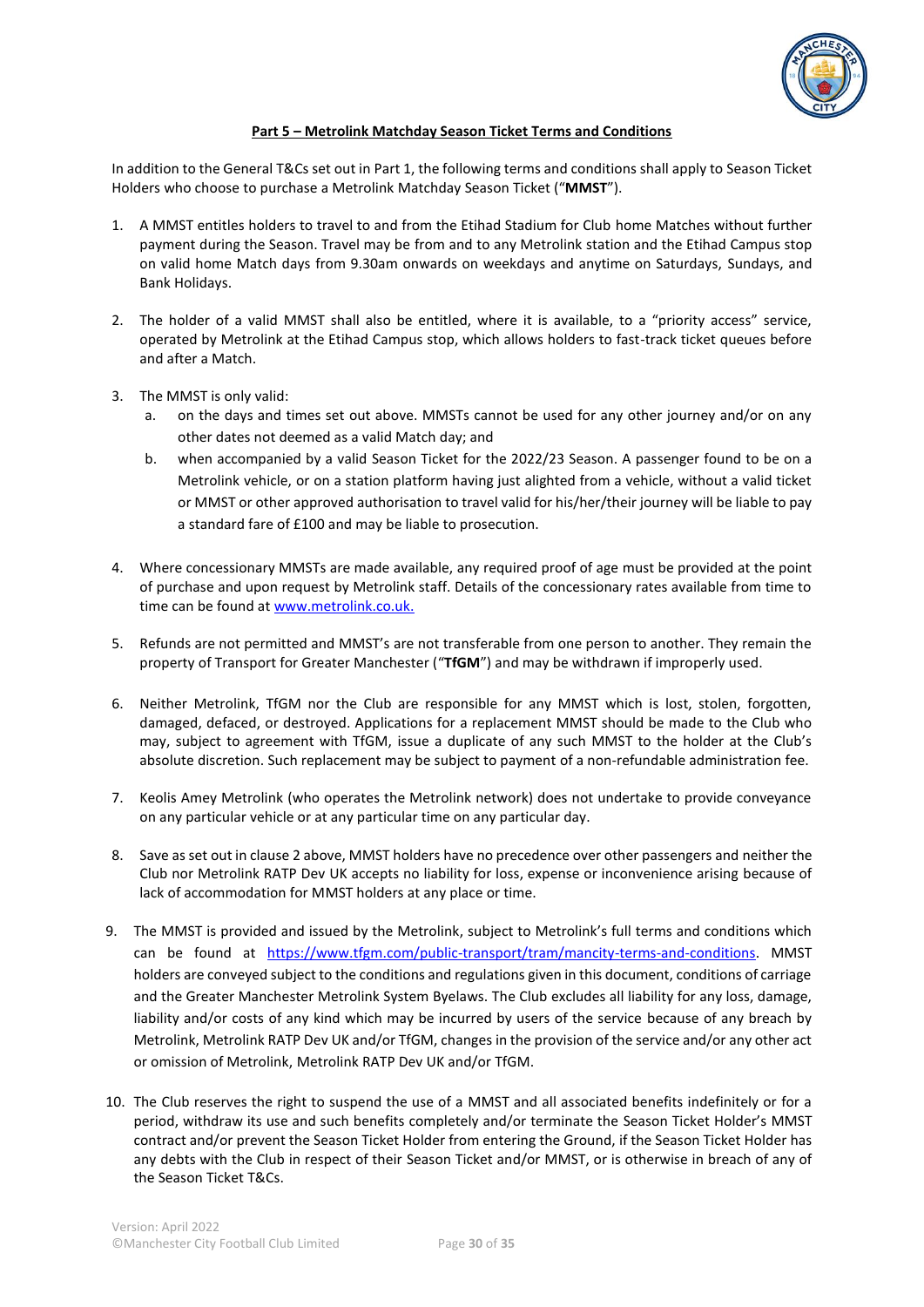

**Please note:** Metrolink anticipates that there may be disruption to its services during the 2022/23 Season. MMST holders will not be entitled to a refund in whole or part because of any such disruption. For further information about the nature of the disruption, please see: [https://tfgm.com/public-transport/tram.](https://tfgm.com/public-transport/tram)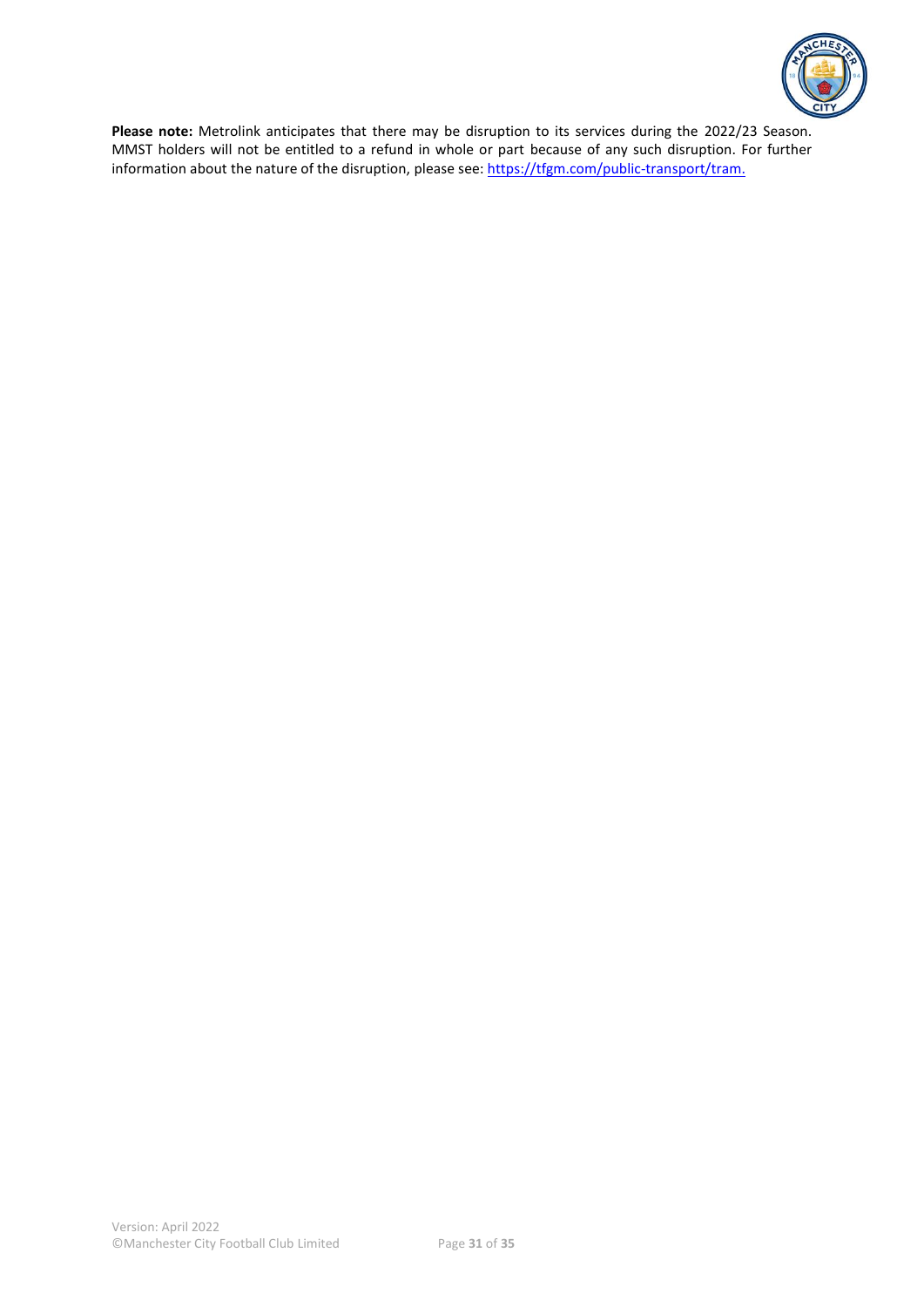

#### **Part 6 – Ticket Exchange Terms and Conditions**

The following terms and conditions (the "**Ticket Exchange T&Cs**") shall apply to Season Ticket Holders who wish to sell tickets to individual Matches through the Ticket Exchange. For the purposes of these Ticket Exchange T&Cs, "**Match**" or "**Matches**" shall mean, as applicable, any and all home Premier League Matches played by the Club's first team that are placed on the Ticket Exchange and any other Matches that the Club may choose to make available via the Ticket Exchange from time to time. In the event the Ticket Exchange is developed, or the processes related to the Ticket Exchange are changed during the Season, these Ticket Exchange T&Cs may be subject to change. Therefore, prior to using the Ticket Exchange, all eligible Season Ticket Holders are encouraged to review these Ticket Exchange T&Cs, as any updates will be made available on the Website.

#### 1. **Introduction**

- 1.1. During the Season, eligible Season Ticket Holders shall have the opportunity to sell tickets to Matches to which they are entitled under their Season Ticket by using the Ticket Exchange (subject to these Ticket Exchange T&Cs).
- 1.2. The Club reserves the right to void transactions completed on the Ticket Exchange that are found to be in breach of these Season Ticket T&Cs (as amended from time to time).

#### 2. **Pre-Requisites for sale of tickets on the Ticket Exchange**

- 2.1. All Season Ticket Holders shall be eligible to use the Ticket Exchange apart from:
	- a. Season Ticket Holders who are in arrears with their Season Ticket direct debit payments or Metrolink Matchday Season Ticket payments;
	- b. Personal Assistants\*;
	- c. Season Ticket Holders whose Season Tickets are suspended or withdrawn; or
	- d. Season Ticket Holders who have already re-graded or relocated their ticket for the Match.
- 2.2. Eligible Season Ticket Holders may only place their own ticket on the Ticket Exchange and cannot transact on behalf of other Season Ticket Holders (including those in their "City Family Group").

\*Eligible Season Ticket Holders who have a free of charge Personal Assistant ticket linked to their own ticket should be advised that placing their own ticket on the Ticket Exchange automatically places the linked Personal Assistant ticket onto the Ticket Exchange along with their own ticket. The eligible Season Ticket Holder and/or the Personal Assistant shall not be entitled to a refund or any other form of compensation (monetary or otherwise) in respect of the sale of the Personal Assistant ticket.

#### 3. **Terms of use of the Ticket Exchange**

- 3.1. Eligible Season Ticket Holders selling their ticket in respect of an individual Match ("**Sellers**") may provisionally list their ticket for sale on the Ticket Exchange up to 4 weeks before the Match, but such tickets will not be available for purchase until the earlier of:
	- a. the Match selling out; and
	- b. three (3) weeks' prior to the Match being played.
- 3.2. Matches will be removed from sale on the Ticket Exchange three (3) hours before kick-off on the day of the Match. The Club reserves the right to amend this timescale as necessary and at its absolute discretion.
- 3.3. Where tickets are in the Family Stand, any adult ticket must be sold in conjunction with the relevant child's ticket.
- 3.4. Once a sale has been completed through the Ticket Exchange, the Club will deactivate the Seller's Season Ticket for the relevant Match and the Seller has no option to cancel the transaction.
- 3.5. Sellers retain any Ticket Points associated with their ticket(s).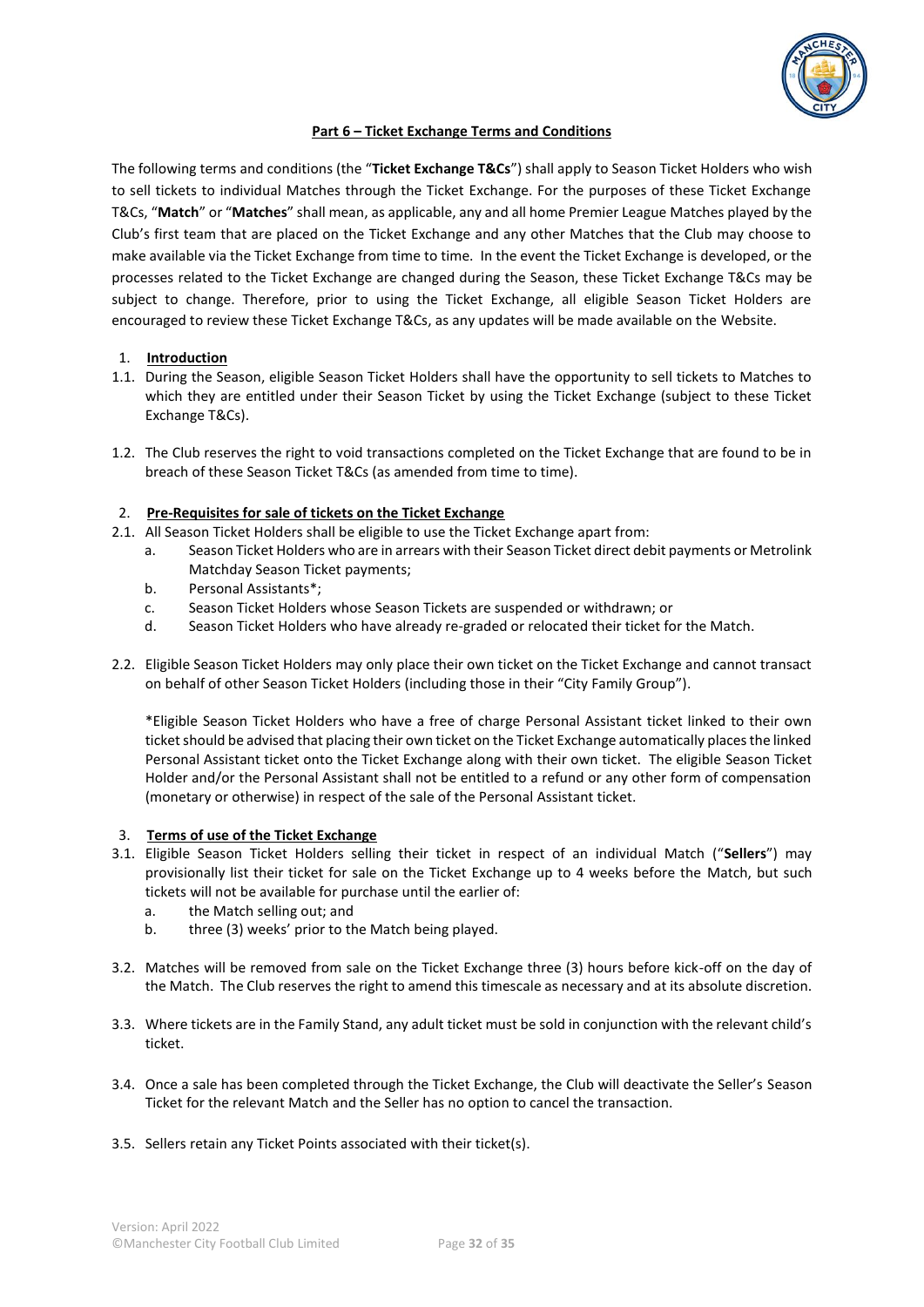

3.6. If a Season Ticket Holder places their Season Ticket on the Ticket Exchange for over 50% of home Matches in the Premier League during the 2022/23 season, the relevant Season Ticket Holder's Season Ticket will not be automatically renewed for the following season and any requested renewal will be granted or denied by the Club (acting in its absolute discretion).

# 4. **Payments, fees, and charges**

- 4.1. Sellers whose tickets relate to a Category A Match shall be entitled to payment as set out in this paragraph 4, regardless of whether or not the relevant ticket is successful resold via the Ticket Exchange. In all other cases, payments will only be made to Sellers whose tickets are successfully resold via the Ticket Exchange.
- 4.2. Payment will be paid into the UK nominated bank account of the Seller within 45-working days from the date the Match is played (in the unlikely event that payment cannot be processed within 45-working days, the Club will contact the Seller with an update on when payment can be expected). If a Seller does not provide a UK nominated bank account, the Seller will receive a Club voucher for the value of the ticket price within 45-working days from the date the Match is played (such voucher will be valid for 12 months from date of issue).
- 4.3. It is the Seller's responsibility to ensure that their nominated bank details are up to date and correct, and for the avoidance of doubt, the Club shall accept no liability for funds paid into an incorrect bank account where the Seller has provided incorrect bank account details or failed to ensure their details are correct.
- 4.4. Full details of the way in which Sellers will receive payment, and the fees and charges payable by Sellers and Purchasers (where relevant), shall be set out on the Website from time to time and may be subject to change. Users of the Ticket Exchange should carefully read the information made available at the time of using the Ticket Exchange before deciding whether to proceed with the transaction.
- 4.5. For information purposes only, at the date of publication of these Ticket Exchange T&Cs:
	- a. tickets sold through the Ticket Exchange may be sold at the full, published matchday price for the relevant Premier League Match as at the point of sale (though the Club reserves the right to sell the tickets at any price, including selling Concessionary Season Ticket Tickets at non-Concessionary prices);
	- b. should the tickets be successfully sold, Sellers will receive payment as follows dependent on the type of Season Ticket held with the Club and when the Season Ticket is purchased:
		- (i) Value, Gold, and Platinum: One nineteenth (1/19) of the full price paid for the Season Ticket;
		- (ii) Silver: One fourteenth (1/14) of the full price paid for the Season Ticket;
		- (iii) Superbia: One nineteenth (1/19) of the highest priced Gold Season Ticket available (£950);
		- (iv) Premium Ticket: One twenty-secondth (1/22) of the full price paid for the 'Premium Ticket 93:20';
	- c. please note that the payment received by the Seller shall be fixed in value and is not linked to the resale price of the ticket through the Ticket Exchange;
	- d. Purchasers will pay the stated ticket price and any associated fees or charges (where relevant) plus any applicable VAT;
	- e. email communications shall be sent to Sellers as follows:
		- (i) with confirmation that the ticket has been placed on sale; and
		- (ii) as applicable, either (1) confirmation that the ticket has been sold within a reasonable period following a relevant sale; OR (2) confirmation that the ticket is unsold, and their Season Ticket remains valid/active for their own use within a reasonable period following removal of the Match from the Ticket Exchange.

#### 5. **General**

5.1. The Club reserves the right to select at its absolute discretion those Matches that are made available through the Ticket Exchange. The Club reserves the right to remove Matches from the Ticket Exchange at any time and, in such instances, Season Tickets shall remain valid/active for that Season Ticket Holder's own use for the relevant Match.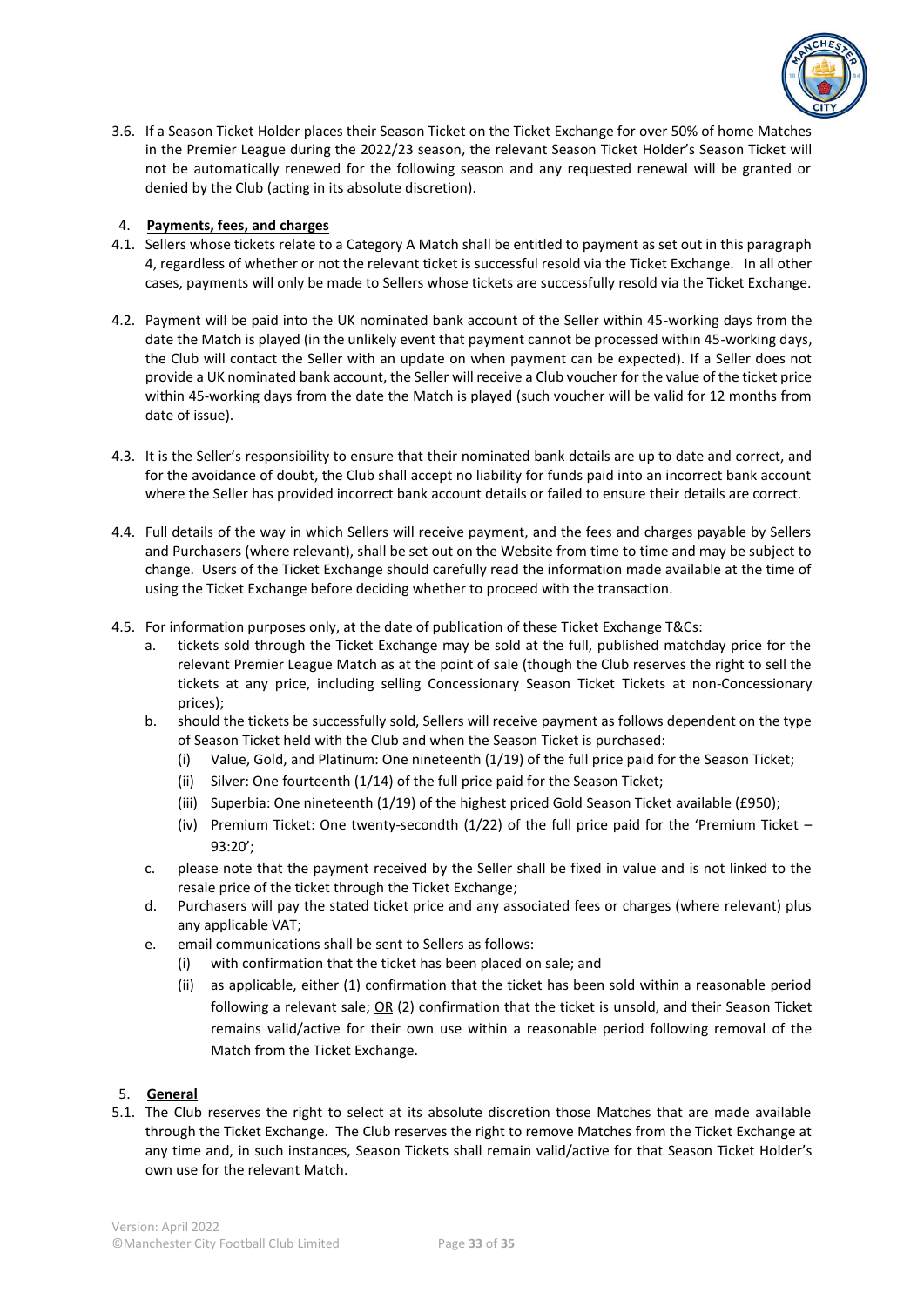

- 5.2. Eligible Season Ticket Holders are only permitted to use the Ticket Exchange for their own personal use and may not use the Ticket Exchange for any commercial or business purposes.
- 5.3. The Club cannot guarantee that the Ticket Exchange will be available or that access to the Ticket Exchange system will be uninterrupted, timely, secure and/or error-free.
- 5.4. The Club hereby excludes any liability for any loss, injury, costs, expenses, or damage of any kind connected to the use of the Ticket Exchange, including, any liability relating to any problem with suspension or termination of the Ticket Exchange in each case except in respect of death or personal injury resulting from any negligence of the Club or any other liability of the Club which cannot be excluded under applicable law.